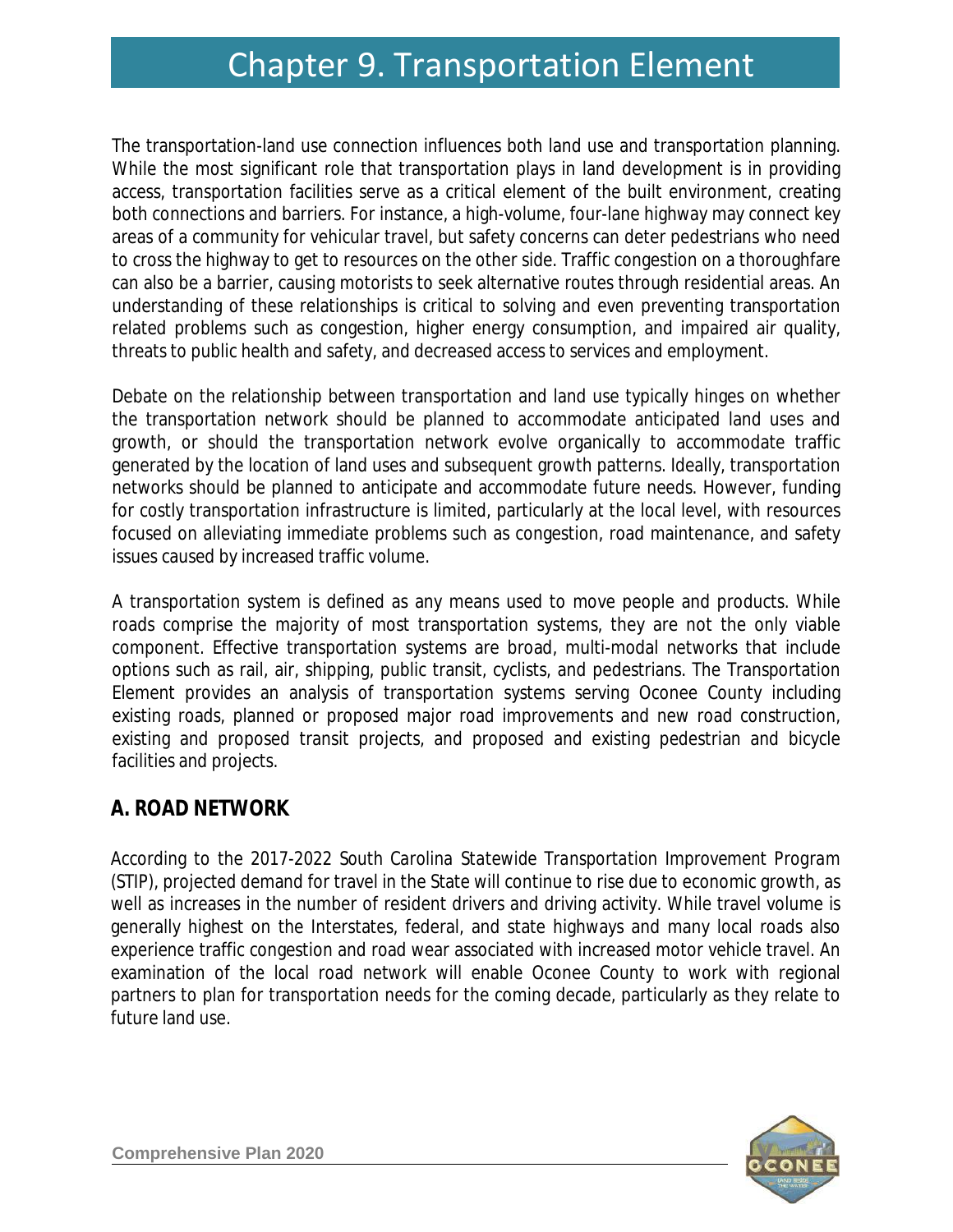## **1. Road Naming and Addressing**

The Oconee County Addressing Office administers the assignment of addresses, the naming of subdivisions, and road naming and renaming countywide per the requirements of the County's *Road Naming and Addressing Policy*. Road names and subdivision names must be submitted and approved by the Addressing Office before preliminary and final plat approval for all new developments.

## **2. Road Network**

There are more than 2,419 miles of roads within Oconee County. The County owns and maintains 659 of these road miles. The State of South Carolina maintains 830.9 miles of roads in the County that include 8.7 miles of Interstate 85, 44.2 miles of U.S. Highways, and 778 miles of primary and secondary State roads. The U.S. Forest Service maintains 189.5 miles of roads in the Sumter National Forest. Nearly 27.6 miles of road are maintained by municipalities, including 20.89 miles in Seneca, 4.21 miles in Walhalla, and 1.3 miles in Westminster. Less than one mile of road is maintained in both Salem and West Union. The remainder of roads in the County are privately owned and maintained. Several large residential developments own and maintain their road systems, including Foxwood Hills, Keowee Key, and Chickasaw Point. Map 9- 1 illustrates road ownership in Oconee County.

The County's Roads and Bridges Department has 35 employees divided into several different crews. The Arbor Crew trims and removes trees from rights-of-way, the Mowing Crew mows the rights-of-way, the Construction Crew builds new roads and upgrades existing roads, and the Asphalt Crew repairs potholes and patches and paves new and existing roads. The Pipe Crew installs and repairs culverts, the Maintenance Crew maintains the County's gravel roads, and the Sign Crew installs and maintains street name and traffic signs.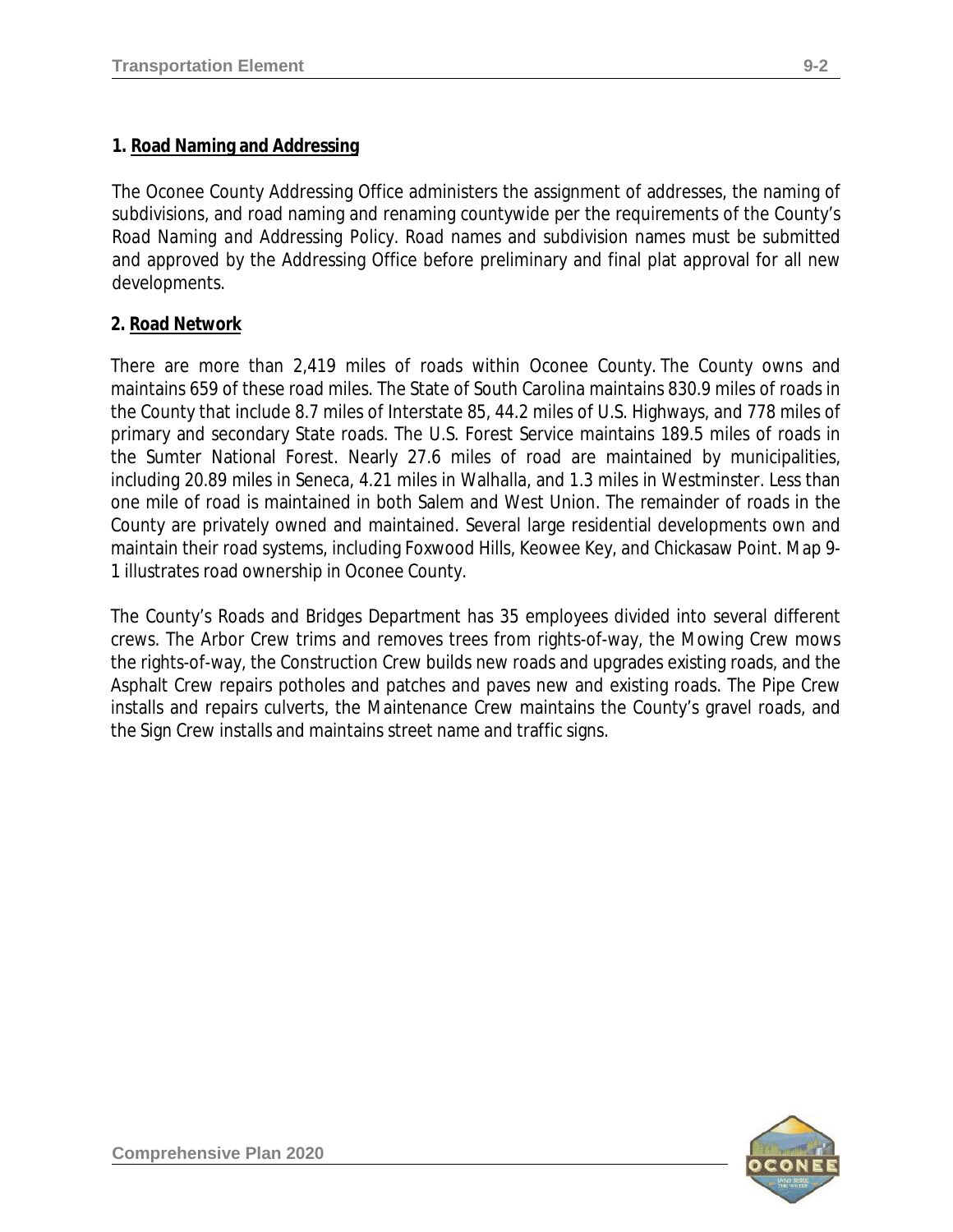

**Map 9-1. County Road Ownership, 2018**

*Source: Oconee County GIS Department, 2018*

#### **3. Road Paving**

Maintaining dirt roads can be costly, while the return on investment for paving can take a number of years. However, the paving of dirt roads provides many benefits to residents as well as local governments. Paving seals the road surface from rainfall, preventing erosion and protecting the base and sub-grade materials. It also eliminates dust, makes vehicular travel much smoother, and accommodates a wider range of vehicles such as tractor-trailers.

The life of a road, regardless of the surface, is affected by the number of vehicles and the weight of the vehicles using it. Generally, the more vehicles using a road, the faster it will



**Comprehensive Plan 2020**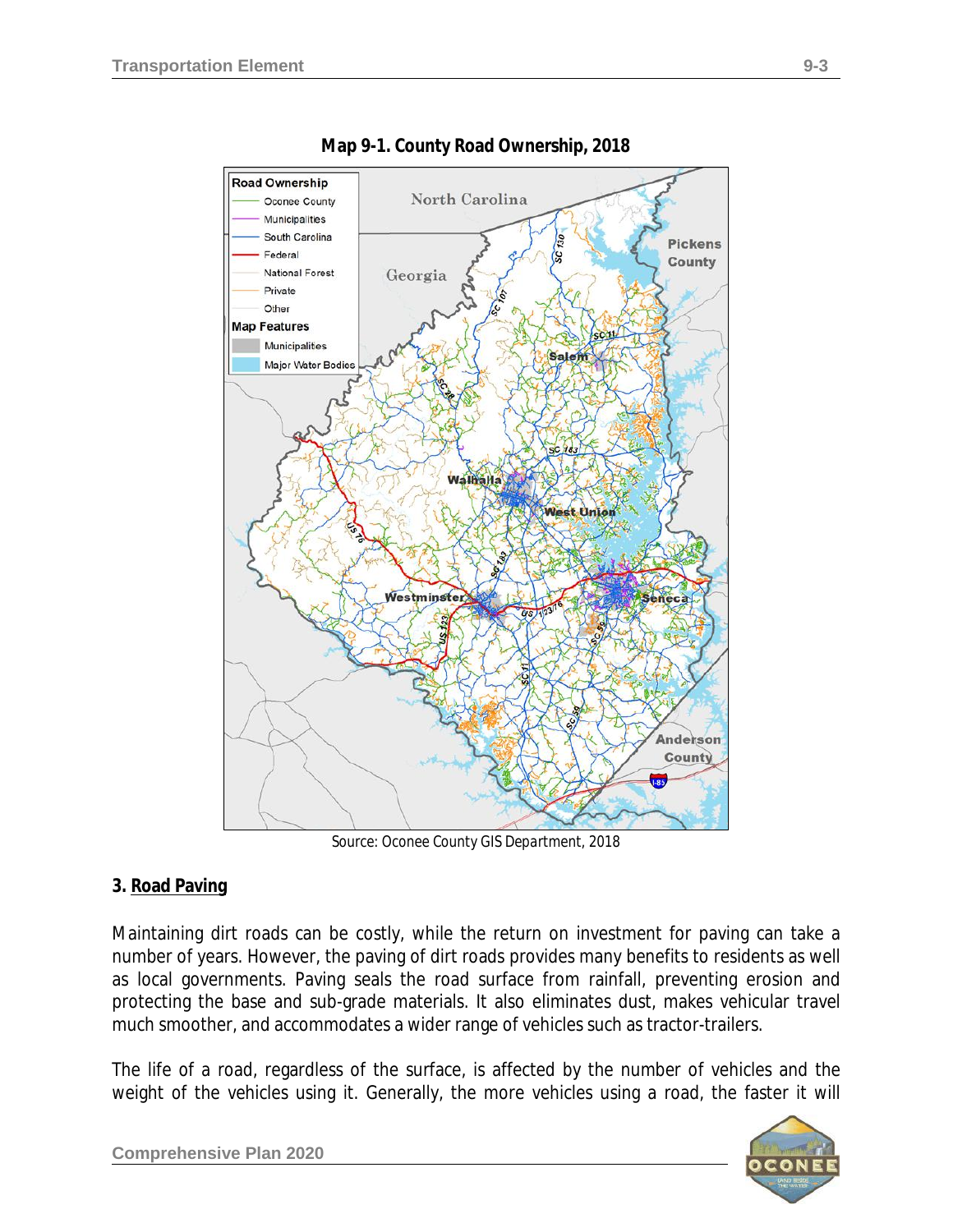deteriorate. For unpaved roads, heavy use can result in potholes, pronounced ruts, and wash boarding that require more frequent road maintenance including scraping and resurfacing.

There are currently 705.5 miles of unpaved roads in Oconee County, representing 29.2% of the County's total road miles. Oconee County owns and maintains 157.3 miles of these unpaved roads that comprise 23.9% of the road miles owned and maintained by the County. More than 48% of unpaved roads (339 miles) in the County are privately owned and maintained and 24.8% (174.7 miles) are in the Sumter National Forest and maintained by the U.S. Forest Service.

All new roads submitted for acceptance into the County public road system must be paved. Private unpaved roads are allowed in new developments, but must be constructed to County standards and must remain privately maintained.

# **B. FUNCTIONAL ROAD CLASSIFICATION**

Streets and roads serve two primary functions – to provide mobility and facilitate access to land. Optimally, the transportation network balances these two functions. On higher capacity roads such as interstates mobility is the primary function, while the primary function of local roads is to provide residential access. Between these two extremes, the level of mobility and access to land vary depending on the function of the network.

The Federal Highway Administration (FHWA) defines functional classification as the process by which streets and highways are grouped according to the character of service they are intended to provide. Transportation planners and engineers classify roads based on FHWA and State criteria that consider the type of road and traffic volume. Streets and highways are grouped in four categories: freeways, arterials, collectors, and local roads (Table 9-1). The *Functional Classification Map* for Oconee County roads is shown in Map 9-2.

| Classification | <b>Functional Purpose</b>                                                                                                                                                                                                                                                                                                                                                                                                                                                    |
|----------------|------------------------------------------------------------------------------------------------------------------------------------------------------------------------------------------------------------------------------------------------------------------------------------------------------------------------------------------------------------------------------------------------------------------------------------------------------------------------------|
| Interstates    | Multi-lane divided roadways with no traffic signals to interrupt traffic flow                                                                                                                                                                                                                                                                                                                                                                                                |
| Arterials      | • Provide the highest level of service at the greatest speed for the longest uninterrupted<br>distance<br>• Major arterials are connected networks of continuous routes that serve corridor<br>movements and high percentage of area population<br>• Minor arterials form a network linking cities and larger towns as part of an integrated                                                                                                                                 |
|                | network, including arterials not classified as major and placing emphasis on land access                                                                                                                                                                                                                                                                                                                                                                                     |
| Collectors     | • Provide service at a lower speed for shorter distances by collecting traffic from local<br>roads and connecting them with arterials, provides both access and traffic circulation<br>within residential neighborhoods, commercial, and industrial areas<br>• Major collectors serve the more important travel corridors within a county<br>• Minor collectors penetrate neighborhoods, distributing trips from arterial roads and<br>collecting traffic from local streets |

*Source: Federal Highway Administration, 2019*

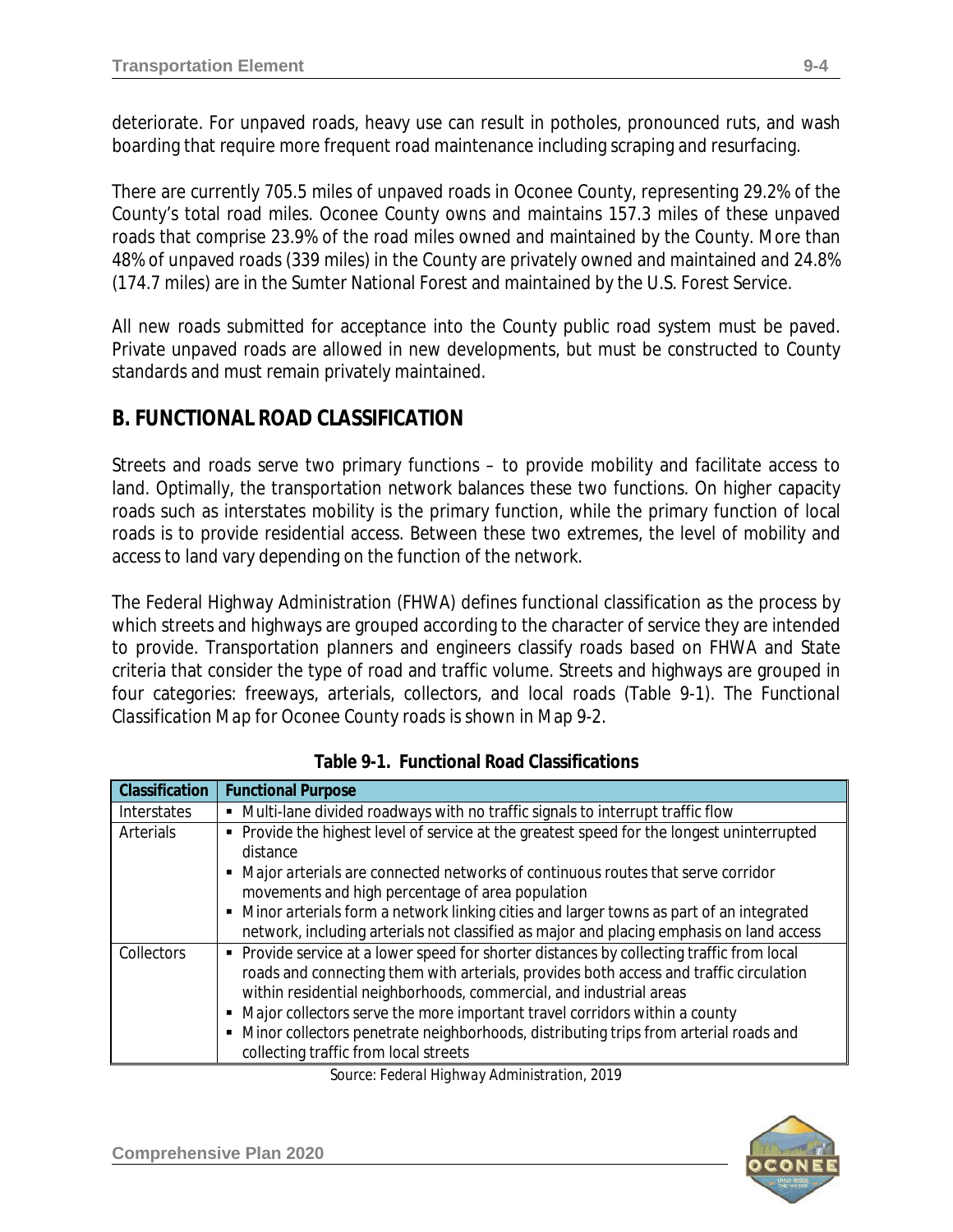

**Map 9-2. Functional Road Classifications, 2018**

*Source: Oconee County GIS Department, 2018*

# **C. TRAFFIC COUNTS**

Recent SCDOT traffic counts for the most traveled road segments in Oconee County are listed in Table 9-2 and illustrated in Map 9-3. The counts represent estimated 24-hour, two-way annual average daily traffic (AADT) and reflect seasonal and daily adjustments. Segments of Interstate 85 are the most traveled routes in the County, with AADT counts that range from 42,600 to 45,500. Traffic counts on segments of U.S. Highway 76 are also comparatively high, ranging from 11,200 to 26,300 on the Highway's busiest segments. Segments of S.C. Highway 28 also posted high AADTs in 2017.

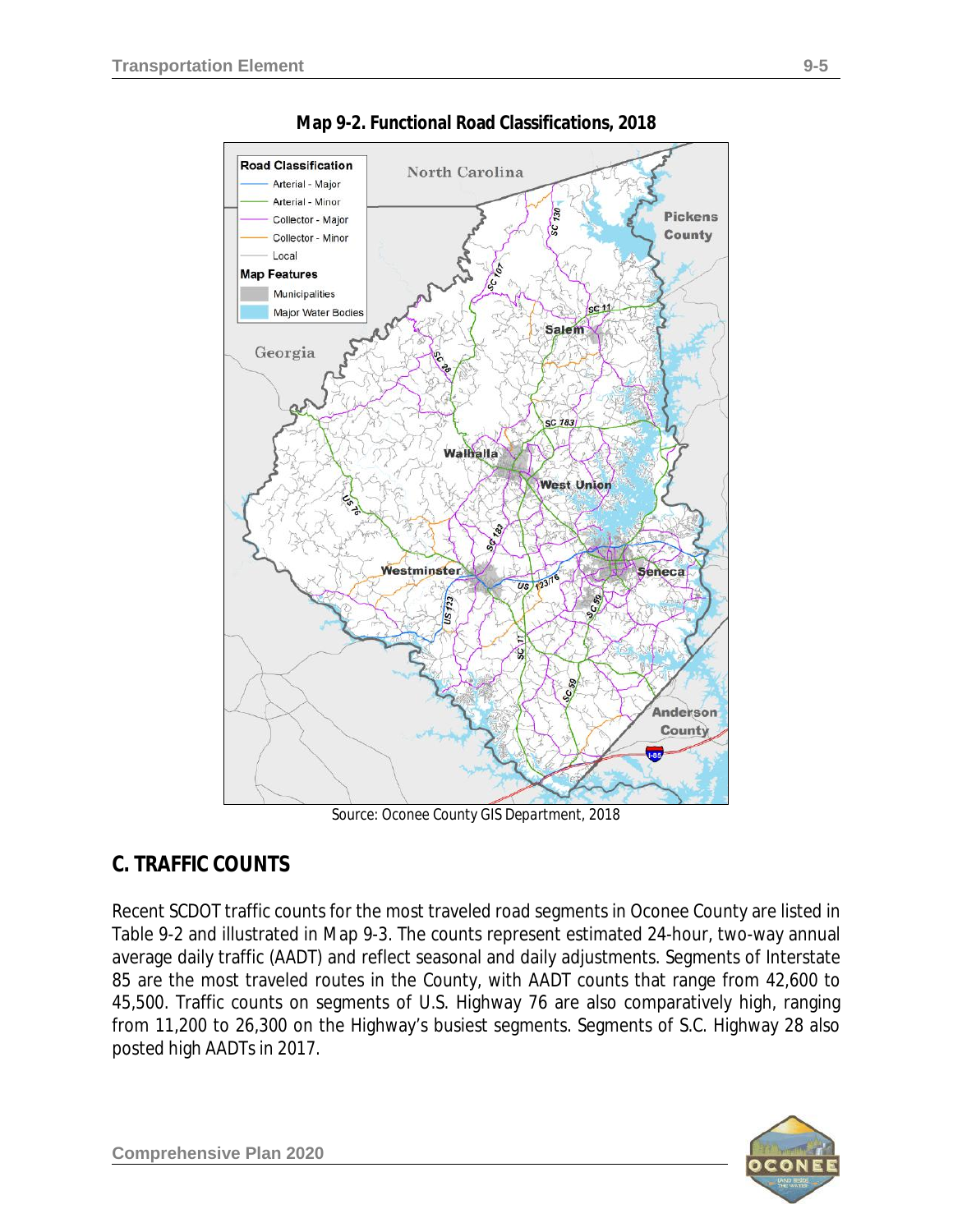|                     | <b>Station</b> |                                                                            | 2017        |
|---------------------|----------------|----------------------------------------------------------------------------|-------------|
| Route               | <b>Number</b>  | <b>Route Location</b>                                                      | <b>AADT</b> |
| $I - 85$            | 2261           | State Line - Georgia to S.C. Hwy.11                                        | 45,500      |
|                     | 2263           | S.C. Hwy. 11 to S.C. 59 (W. Fairplay Blvd.)                                | 43,800      |
|                     | 2265           | S.C. Hwy 59 (W. Fairplay Blvd.) to Old Dobbins Bridge<br>Road (Anderson)   | 42,600      |
| <b>U.S. Hwy. 76</b> | 127            | S.C. Hwy. 28 (Blue Ridge Blvd.) to N. Walnut Street                        | 26,300      |
|                     | 129            | N. Walnut Street to S.C. Hwy. 130 (Rochester Hwy.)                         | 24,100      |
|                     | 133            | Wells Hwy. to Pickens County Line                                          | 22,300      |
|                     | 131            | S.C. Hwy. 130 (Rochester Hwy.) to Wells Hwy.                               | 19,400      |
|                     | 125            | Richland Road to S.C. Hwy. 28 (Blue Ridge Blvd.)                           | 17,600      |
|                     | 123            | S.C. Hwy. 11 to Richland Road                                              | 12,300      |
|                     | 115            | Lucky Street to S.C. Hwy. 24 (West Oak Hwy.)                               | 11,200      |
| S.C. Hwy. 28        | 153            | U.S. Hwy. 76 (U.S. Hwy.123 Bypass) to S.C. Hwy 188<br>(Keowee School Road) | 20,200      |
|                     | 155            | S.C. Hwy 188 (Keowee School Rd.) to Poplar Springs<br>Road                 | 16,200      |
|                     | 157            | Poplar Springs Road to S.C. Hwy. 11                                        | 13,600      |
|                     | 159            | S.C. Hwy. 11 to Poplar Springs Road                                        | 11,200      |
| Wells Hwy.          | 389            | U.S. Hwy. 76 (Sandifer Blvd.) to W. South 4th Street                       | 12,200      |
|                     | 391            | W. South 4 <sup>th</sup> Street to S.C. Hwy. 59 (S. Oak St.)               | 10,900      |
| Sheep Farm Rd.      | 556            | Bountyland Road to U.S. Hwy.76 (Sandifer Blvd.)                            | 10,600      |
| S.C. Hwy. 11        | 118            | S.C. Hwy. 28 (Blue Ridge Blvd.) to W. Main Street                          | 10,600      |
| S.C. Hwy. 130       | 203            | U.S. Hwy. 76 (Clemson Blvd.) to Old Clemson Hwy.                           | 10,000      |
| S.C. Hwy. 59        | 135            | Earlestead Drive to U.S. Hwy. 76 (U.S. Hwy.123 Bypass)                     | 10,000      |

## **Table 9-2. Oconee County Road Segments with Highest Average Daily Traffic Count (AADT), 2017**

*Source: SCDOT, Average Daily Traffic Counts for Oconee County, 2017*

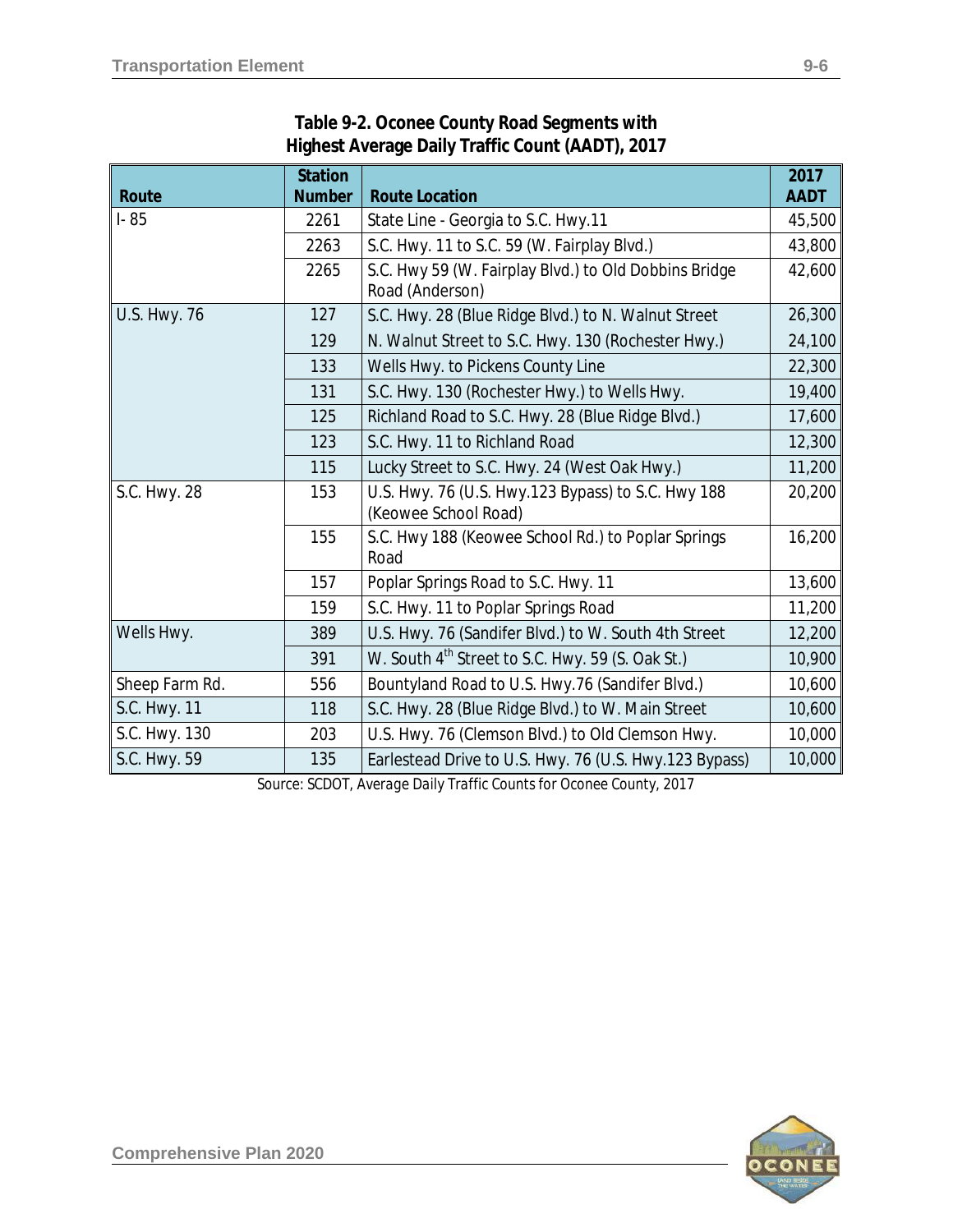



*Source: SCDOT, Average Daily Traffic Counts for Oconee County, 2017*

# **D. ROADWAY SAFETY**

Traffic collisions are responsible for billions of dollars in economic losses in South Carolina each year in the form of property damage, medical costs, and lost productivity. Data compiled by the Office of Highway Safety of the S.C. Department of Public Safety (SCDPS) indicates a traffic collision occurs in the State every 3.7 minutes, with an injury due to a traffic crash occurring every 13.3 minutes. Every 9.5 hours one or more persons die in South Carolina due to injuries sustained in a traffic crash *(S.C. Traffic Collision Fact Book, 2017)*.

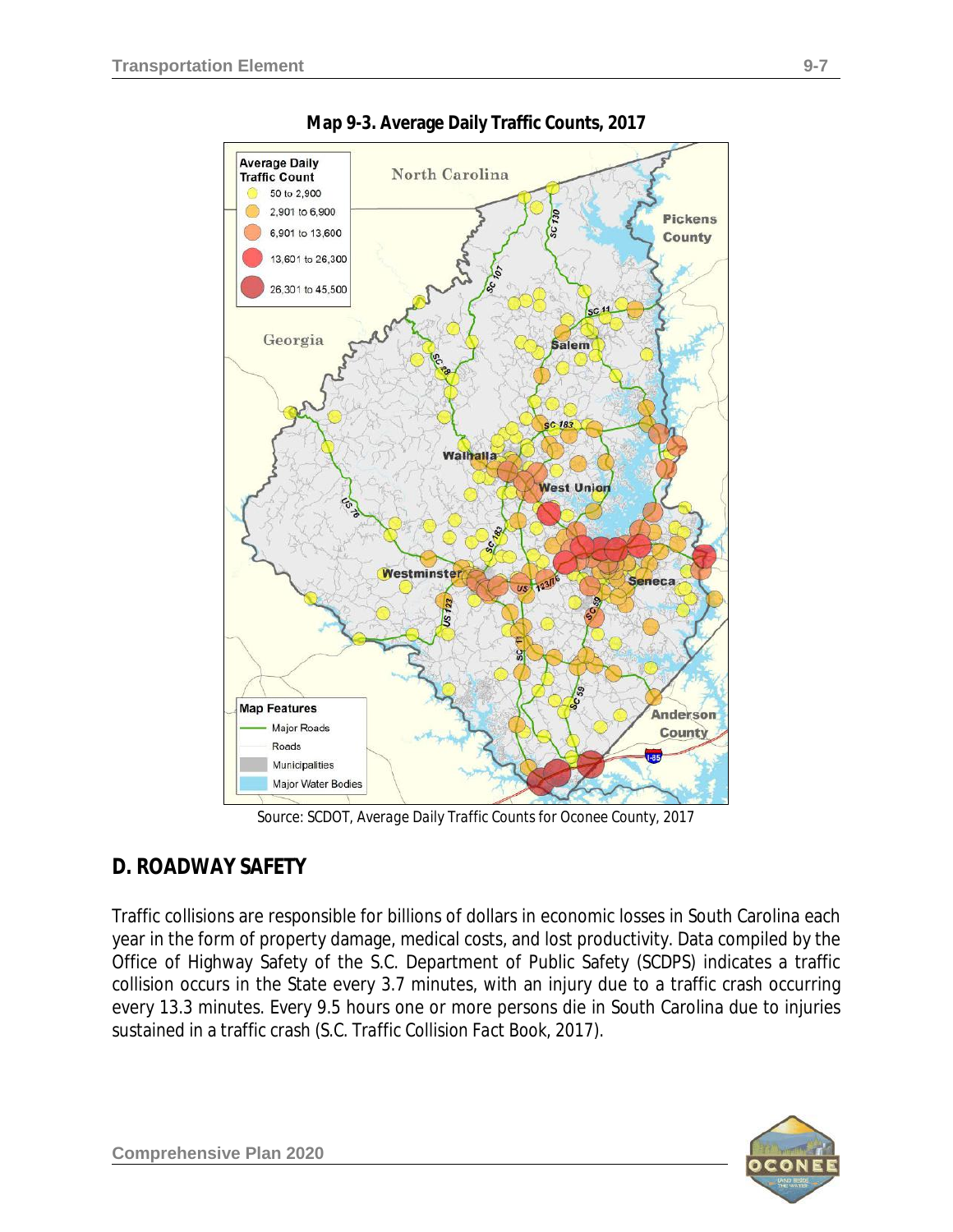There are 78,981 registered vehicles in Oconee County *(S.C. Traffic Collision Fact Book, 2017)*. Among South Carolina's 46 counties, Oconee County ranked 24<sup>th</sup> highest in number of traffic collisions. The County ranked 25<sup>th</sup> highest in collisions resulting in injury and 21<sup>st</sup> highest in fatalities caused by traffic accidents in 2017. While only 1.4% of crashes resulted in fatalities, injuries were reported in more than one-third (37.5%) of collisions in the County.

There were 19 deaths as a result of traffic collisions in the County in 2017 – nine on State primary roads, five on secondary roads, three on U.S. primary roads and one each on I-85 and a county road (Table 9-3). Collisions were prevalent on S.C. primary roads and secondary roads in Oconee County, with a high number also reported on U.S. primary roads. Higher percentages indicate that collisions are more likely to occur on state primary roads in Oconee County than on such roads statewide.

|                       | <b>Collision Type</b> |        |                |               |         |                   |                |                |
|-----------------------|-----------------------|--------|----------------|---------------|---------|-------------------|----------------|----------------|
|                       |                       | Fatal  |                | <b>Injury</b> |         | Total Collisions* | <b>Persons</b> |                |
| <b>Road Type</b>      | #                     | %      | #              | #             | %       | #                 | <b>Killed</b>  | <b>Injured</b> |
| <b>Oconee County</b>  |                       |        |                |               |         |                   |                |                |
| Interstate            | 1                     | 5.9%   | 4              | 1.2%          | 36      | 2.6%              | 1              | 6              |
| U.S. Primary          | 3                     | 17.6%  | 79             | 22.8%         | 321     | 23.5%             | 3              | 133            |
| S.C. Primary          | 7                     | 41.2%  | 108            | 31.2%         | 451     | 33.0%             | 9              | 151            |
| Secondary             | 5                     | 29.4%  | 134            | 38.7%         | 458     | 33.5%             | 5              | 188            |
| County                | 1                     | 5.9%   | 21             | 6.1%          | 97      | 7.1%              | 1              | 34             |
| Ramp                  | 0                     | 0.0%   | $\overline{0}$ | 0.0%          | 3       | 0.0%              | 0              | 0              |
| <b>Totals</b>         | 17                    | 100.0% | 346            | 100.0%        | 1,366   | 99.8%             | 19             | 512            |
| <b>South Carolina</b> |                       |        |                |               |         |                   |                |                |
| Interstate            | 96                    | 10.4%  | 3,533          | 9.0%          | 16,428  | 11.6%             | 104            | 5,454          |
| U.S. Primary          | 258                   | 27.9%  | 11,071         | 28.1%         | 37,465  | 26.4%             | 277            | 17,713         |
| S.C. Primary          | 233                   | 25.2%  | 9,324          | 23.6%         | 31,910  | 22.5%             | 257            | 14,544         |
| Secondary             | 292                   | 31.6%  | 12,569         | 31.8%         | 42,850  | 30.2%             | 304            | 18,743         |
| County                | 45                    | 4.9%   | 2,865          | 7.3%          | 12,627  | 8.9%              | 46             | 3,974          |
| Ramp                  | 1                     | 0.1%   | 104            | 0.3%          | 594     | 0.4%              | 1              | 138            |
| <b>Totals</b>         | 925                   | 100.0% | 39,466         | 100.0%        | 141,874 | 100.0%            | 989            | 60,566         |

| Table 9-3. Collisions by Route Type, 2017 |  |  |  |
|-------------------------------------------|--|--|--|
|                                           |  |  |  |

\* Property Damage Only collisions are included in totals but are not listed separately *Source: S.C. Department of Public Safety, South Carolina Traffic Collision Fact Book, 2017*

In 2018, the Oconee County Community Development Department prepared a *Roadway Collision and Fatality Research* report for the Oconee County Planning Commission that provides a statistical baseline. The report examines collision data from 2012 through 2017 and provides additional information that can be used in corridor planning, while examining approaches for mitigation of the causes of collisions such as driving too fast for conditions and driving under the influence. The companion report *County Wide Citation Data 2013-2017, Highway 76/123 Traffic Data 2006-2016* released in 2018 provides average annual daily trips

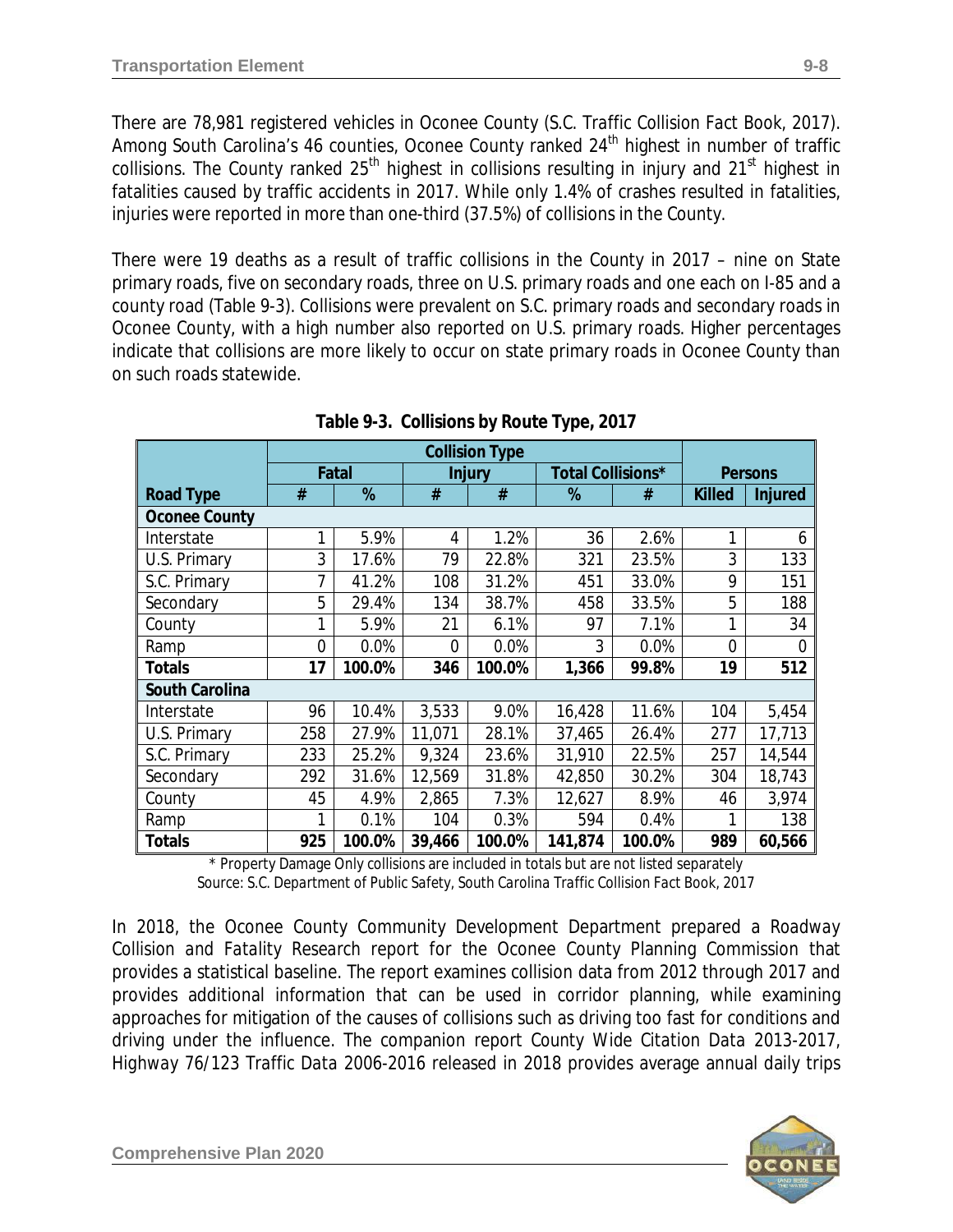and citation information including top routes, days and times of issuance, and ticketed offences related to leading collision causes.

# **E. COMMUTING PATTERNS**

More than 71% of Oconee County workers aged 16 and over both live and work in the County, while nearly one-in-four commute outside of the County to work (Table 9-4). Among those that live in a town or city, only 4.1% or 1,137 workers, also work in the same town or city – a much lower percentage than statewide and nationwide at 16.2% and 31.5%, respectively.

Mean travel time to work for Oconee County workers is 24.7 minutes, similar to the commute time for workers statewide at 24.1 minutes, but slightly lower than commuters throughout the nation at 26.1 minutes (Table 9-4). Nearly one-third (31.1%) of Oconee County workers have a commute time of less than 15 minutes to work – a higher percentage than workers throughout South Carolina and the United States. Eight percent of County workers drive an hour or more to work.

|                                           | Oconee | South    | <b>United</b> |  |  |
|-------------------------------------------|--------|----------|---------------|--|--|
| <b>Workers 16 and Older</b>               | County | Carolina | <b>States</b> |  |  |
| <b>Place of Work</b>                      |        |          |               |  |  |
| Worked in Town or City of Residence       | 4.1%   | 16.2%    | 31.5%         |  |  |
| Worked in County of Residence             | 71.1%  | 70.6%    | 72.4%         |  |  |
| Worked Outside County of Residence        | 24.5%  | 24.1%    | 23.9%         |  |  |
| Worked Outside State of Residence         | 4.4%   | 5.3%     | 3.7%          |  |  |
| <b>Means of Transport to Work</b>         |        |          |               |  |  |
| Car, Truck or Van - Drove Alone           | 84.2%  | 82.8%    | 76.4%         |  |  |
| Car, Truck or Van - Carpooled             | 10.0%  | 9.3%     | 9.3%          |  |  |
| <b>Public Transportation</b>              | 0.7%   | 0.6%     | 5.1%          |  |  |
| Walked                                    | 0.8%   | 2.2%     | 2.8%          |  |  |
| Bicycle                                   | 0.0%   | 0.3%     | 0.6%          |  |  |
| Other Means - Taxi, Motorcycle, etc.      | 1.0%   | 1.2%     | 1.2%          |  |  |
| Worked at Home                            | 3.3%   | 3.6%     | 4.6%          |  |  |
| <b>Travel Time to Work</b>                |        |          |               |  |  |
| 14 minutes or less                        | 31.1%  | 27.3%    | 26.7%         |  |  |
| 15 - 29 minutes                           | 39.0%  | 39.5%    | 36.3%         |  |  |
| 30 to 59 minutes                          | 21.6%  | 27.5%    | 28.4%         |  |  |
| 60 or more minutes                        | 8.1%   | 5.6%     | 8.7%          |  |  |
| <b>Mean Travel Time to Work (minutes)</b> | 24.7   | 24.1     | 26.1          |  |  |

*Source: U.S. Census Bureau, 2012-2016 American Community Survey*

Personal vehicles are the primary travel mode for most Oconee County residents. Only 1.5% of County workers bike, walk, or travel to work on public transportation. Among workers living in Oconee County, 84.2% drive solo to work, while 10% participate in carpools. Only 3.3% of



**Comprehensive Plan 2020**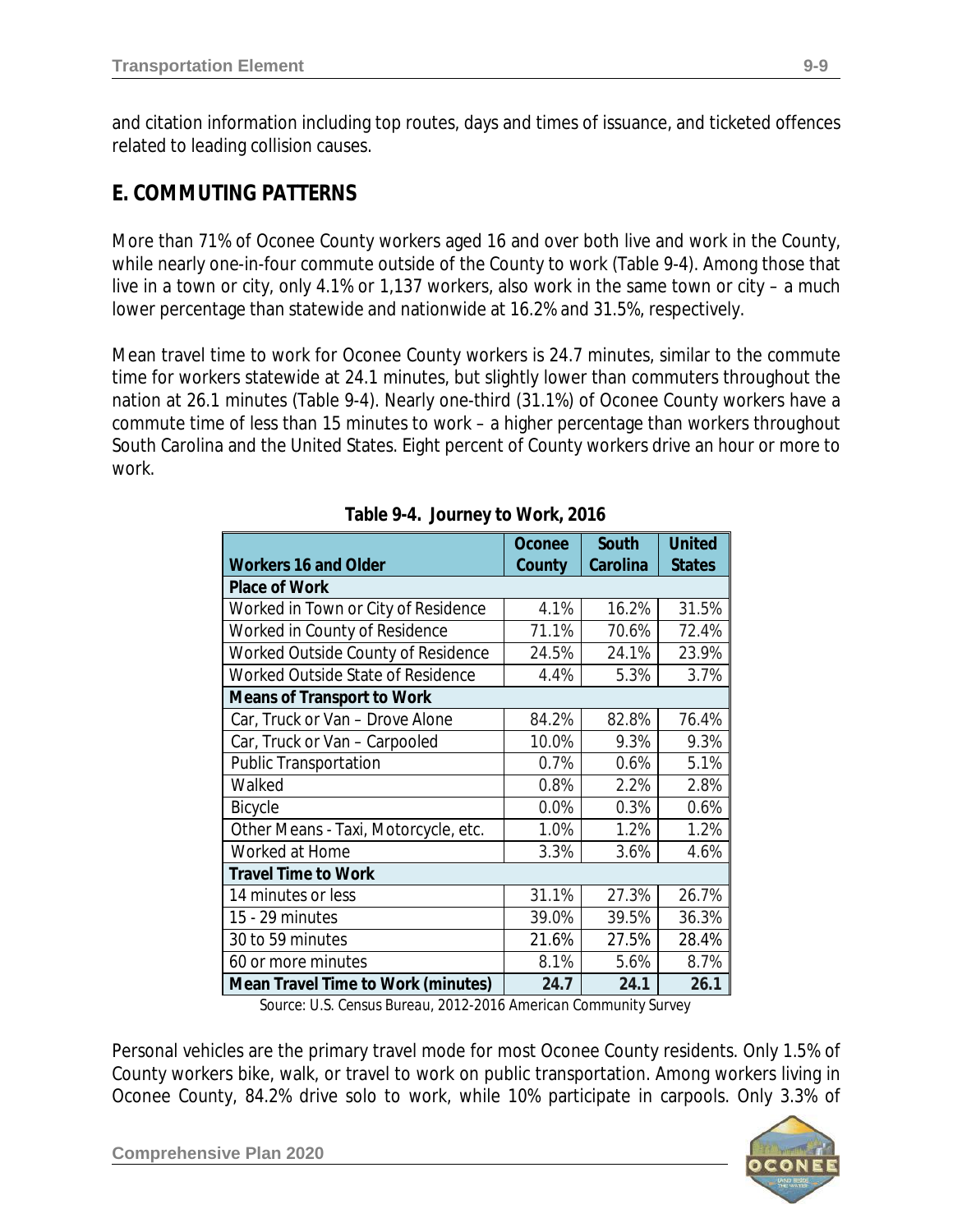County workforce works at home, which is slightly lower than the statewide percentage of 3.6% and the national rate of 4.6%.

Geographic data on worker commuting patterns is provided in Table 9-5. Of the 7,870 Oconee County residents who travel outside the County for work, more than 45% commute to Pickens County employers, followed by workers commuting to Anderson (22.9%) and Greenville Counties (13.1%). These outgoing commuters offer a potential labor pool for new and expanding industries and businesses as additional or better job opportunities are created closer to home.

Nearly 6,580 workers from surrounding counties and nearby states travel to employers in Oconee County. Pickens County residents lead the influx of in-commuters at 42.4%, followed closely by workers from Anderson County at 31.3%. Table 9-5 lists the top counties of origin for workers commuting into Oconee County, as well as the destination of local commuters.

| Top 10 - Commuters into County                  |                                                 | Top 10 - Commuters out of County         |                  |  |
|-------------------------------------------------|-------------------------------------------------|------------------------------------------|------------------|--|
| <b>County of Residence</b>                      | <b>County of Employment</b><br><b>Commuters</b> |                                          | <b>Commuters</b> |  |
| Pickens County, SC                              | 2,786                                           | Pickens County, SC                       | 3,553            |  |
| Anderson County, SC                             | 2,061                                           | Anderson County, SC                      | 1,802            |  |
| Greenville County, SC                           | 491                                             | Greenville County, SC                    | 1,034            |  |
| Stephens County, GA                             | 183                                             | Stephens County, GA                      | 213              |  |
| Spartanburg County, SC                          | 101                                             | Jackson County, NC                       | 168              |  |
| Franklin County, GA                             | 84                                              | Spartanburg County, SC                   | 137              |  |
| Jasper County, SC                               | 74                                              | Fulton County, GA                        | 77               |  |
| Abbeville County, SC                            | 73                                              | Rutherford County, NC                    | 67               |  |
| Hart County, GA                                 | 64                                              | Bartholomew County, IN                   | 61               |  |
| Tarrant County, TX                              | 58                                              | Cobb County, GA                          | 59               |  |
| <b>Total all commuting into County</b><br>6,578 |                                                 | <b>Total all commuting out of County</b> | 7,870            |  |

**Table 9-5. Top 10 Counties - Workers Commuting into/from Oconee County**

*Source: U.S. Census Bureau, 2011-2015 American Community Survey*

# **F. TRANSPORTATION PLANNING**

Planning for transportation projects in Oconee County is undertaken at the State, regional, and local levels. Likewise, much of the funding for transportation projects is requested by local governments, reviewed and prioritized through the regional councils of governments, included in the State Transportation Improvement Program, and ultimately provided through Federal transportation programs. Administration of major transportation projects utilizing federal funds is provided by the individual regional Councils of Governments such as the Appalachian Council of Governments that includes Oconee County.

Funding for transportation projects is also provided by the State through the "C Fund" program. Locally, Oconee County utilizes "C Funds," along with additional funds provided through

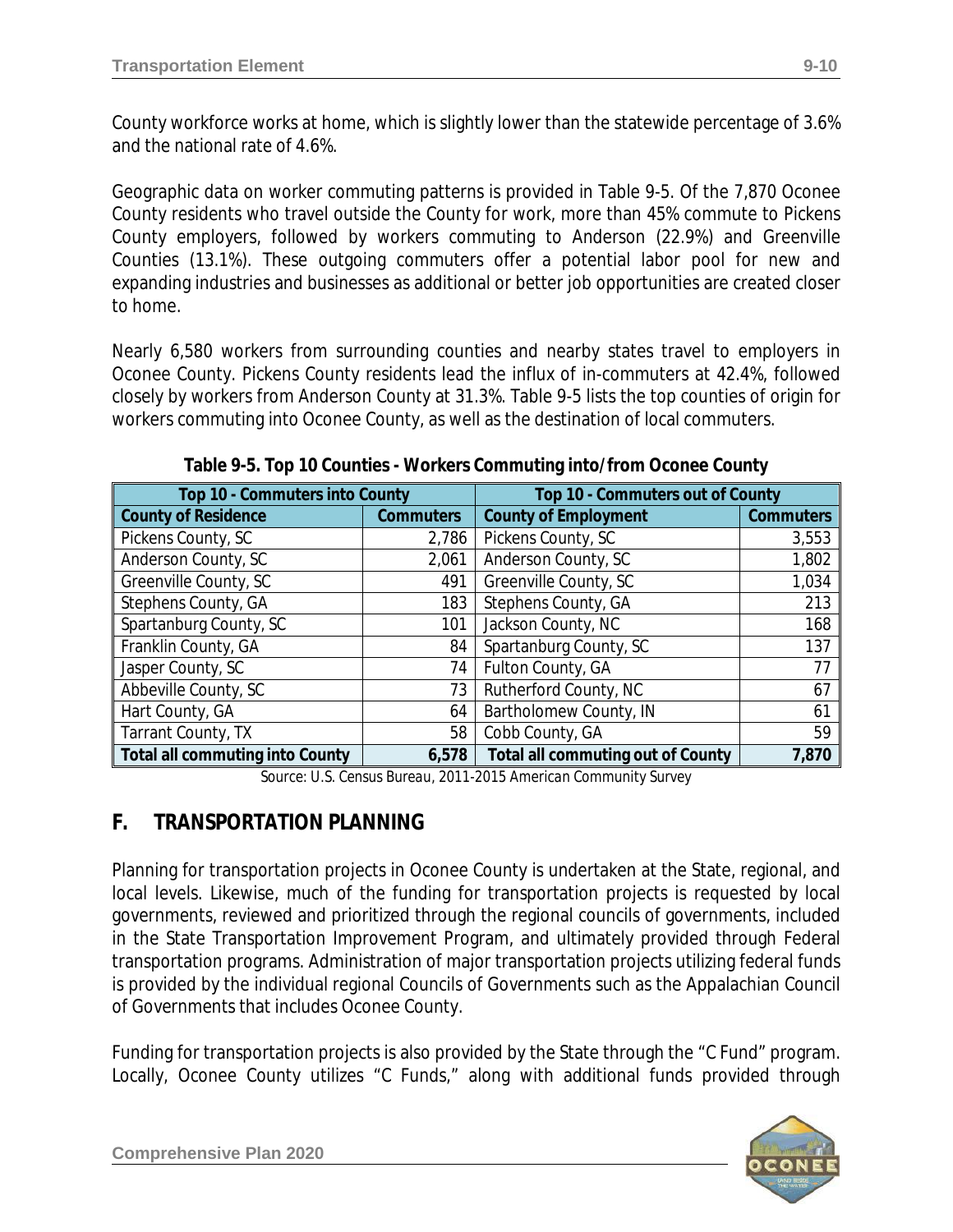sources including the County's Road Maintenance Fee and Bridges and Culverts Fund, to construct and pave roads, make road improvements, maintain roads and bridges, and address related transportation needs. These programs and funding sources are explained in greater detail in the sections below and in the Priority Investment Element.

### **1. Statewide Transportation Planning**

The South Carolina *Department of Transportation Reform Bill* (*Act 114*) is intended to encourage sound infrastructure investment decisions made within the context of the statewide planning process. Specifically, *Act 114* requires SCDOT to establish a priority list of projects to be undertaken through the *Statewide Transportation Improvement Program* (STIP) and in consultation with metropolitan planning organizations using the following criteria:

- 1) Financial viability including a life-cycle analysis of estimated maintenance and repair costs over the expected life of the project;
- 2) Public safety;
- 3) Potential for economic development;
- 4) Traffic volume and congestion;
- 5) Truck traffic;
- 6) Pavement quality index;
- 7) Environmental impact;
- 8) Alternative transportation solutions; and
- 9) Consistency with local land use plans.

The 2017–2022 STIP is the State's six-year transportation improvement plan for all projects and program areas that receive federal funding, including paving, bridges, upgrades, freight, safety, congestion mitigation, air quality, transportation alternatives, railroad crossings, planning, State Infrastructure Bank payments, preventative maintenance and operations, and public transportation. The STIP only includes projects for which there is committed funding available.

Planning for sound infrastructure is also a primary goal of the *South Carolina Priority Investment Act of 2007*. The *Priority Investment Act* amends *Section 6-29-1130* of the *South Carolina Code of Laws* and requires that local government comprehensive plans include a separate Transportation Element. The Act requires that the Transportation Element be developed in coordination with the Land Use element to ensure transportation efficiency for existing and planned development. The Act also requires comprehensive plans to include a Priority Investment Element, which must include an analysis of likely Federal, State and local funds available for public infrastructure and facilities, including transportation systems. The Priority Investment Element must also recommend projects for expenditure of these funds over the next ten years, with recommendations coordinated with adjacent and relevant jurisdictions and agencies.

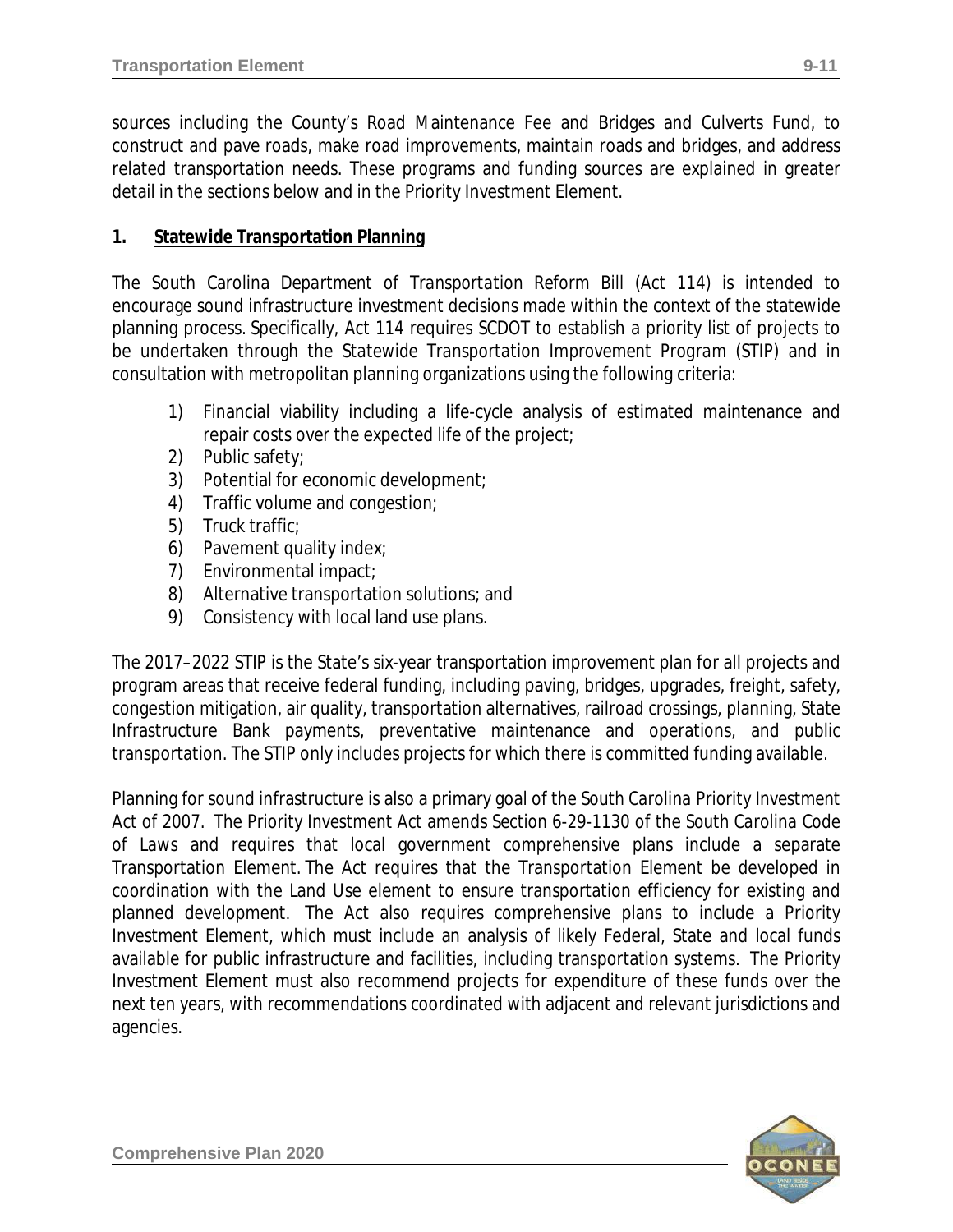Transportation planning for Oconee County is provided by the *Appalachian Council of Governments* (ACOG). ACOG is responsible for conducting the rural transportation planning process for its six-county region in partnership with SCDOT. The primary responsibilities of all designated transportation planning agencies are to:

- 1) Develop a *Rural Long Range Transportation Plan* (Rural LRTP), which is, at a minimum, a 25-year transportation vision for the metropolitan area;
- 2) Develop a *Rural Transportation Improvement Program* (RTIP), which is the agreed-upon list of specific projects for which federal funds are anticipated; and
- 3) Develop a *Rural Planning Work Program* (RPWP), which identifies, in a single document, the annual transportation planning activities that are to be undertaken in support of the goals, objectives, and actions established in the LRTP.

Input on transportation projects is provided through the ACOG public participation plan and by the Regional Transportation Advisory Committee (RTAC), which includes a representative from each county represented by ACOG, including Oconee County. The committee meets quarterly or as needed to review project status, evaluate proposed modifications to the STIP, update the long-range plan and funding priorities, comment on rural functional classification changes, receive input on the rural work programs, and coordinate special studies. The RTAC forwards recommendations for program changes and project prioritization to the Policy Committee (ACOG Board of Directors), which includes six representatives from Oconee County, for final approval.

## *a. ACOG Rural Long Range Transportation Plan 2040*

The Rural LRTP defines the regional goals for transportation, establishes existing and future transportation needs, and allocates projected revenue to transportation programs and projects that address these needs. The ACOG *Rural Long Range Transportation Plan 2040*, adopted in 2016, identifies a number of transportation improvement projects in Oconee County. Five intersection improvement projects are considered "fiscally constrained" with funding dependent on Guideshare program allocations. The regional Rural LRTP also lists potential projects in Oconee County for which funding has not been identified. Included are six intersection improvement projects, three access management projects, four bridge improvement projects, eight road segments where the condition of the pavement is rated as "poor" and are in need of improvement, and two priority traffic signalization projects.

#### *b. ACOG 2017-2022 Rural Transportation Improvement Program*

The 2017-2022 Rural *Transportation Improvement Program* (RTIP) for the ACOG region is a sixyear program of transportation capital projects that includes a seven-year estimate of transit

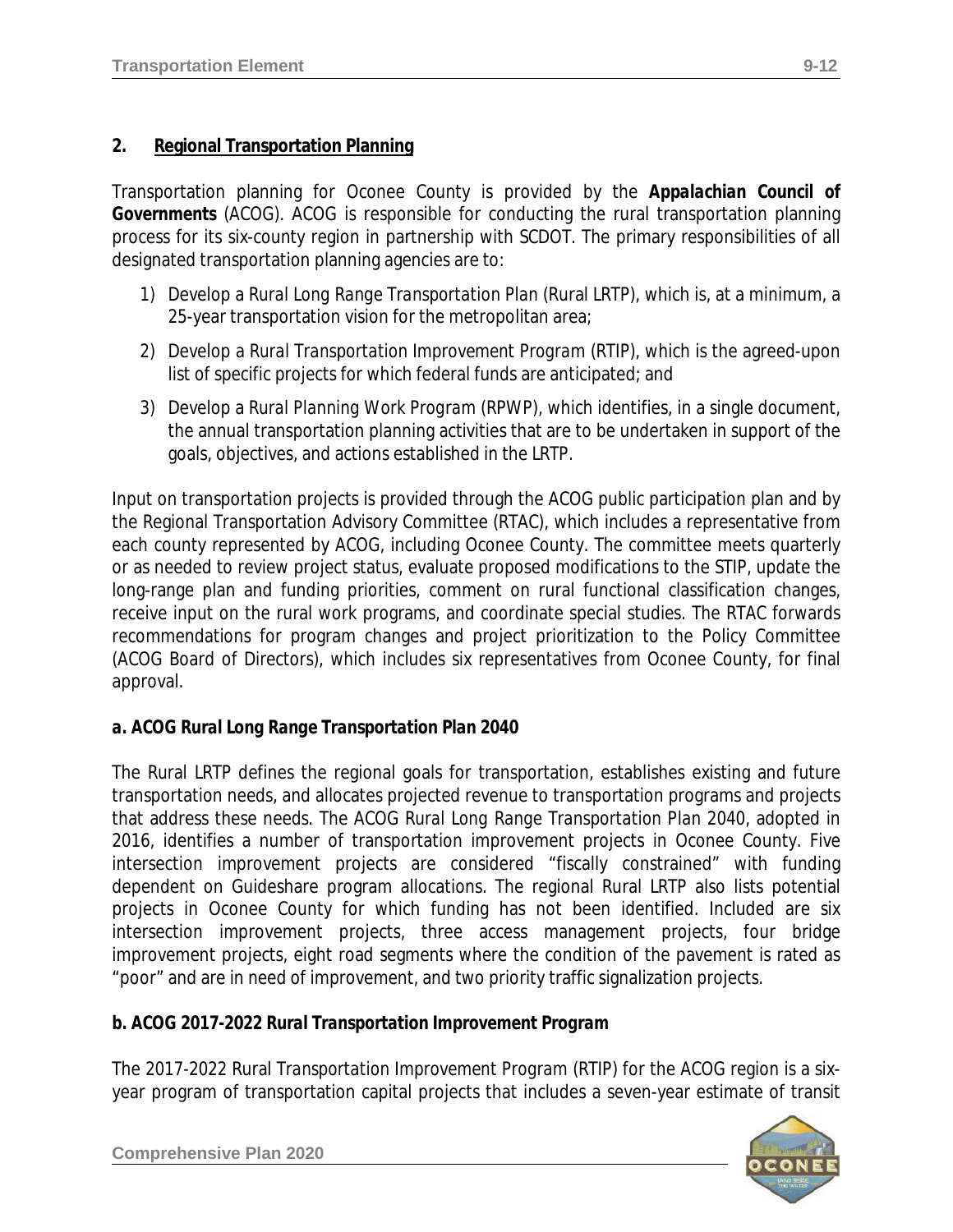capital and maintenance requirements. While the RTIP is updated as needed, and biennially at a minimum, amendments must go through a rigorous review by ACOG staff, the RTAC, and the public. The RTIP must be financially constrained, meaning that the amount of funding programmed must not exceed the amount of available estimated funding. Specifically, the RTIP identifies transportation improvement projects recommended for advancement during the program years that receive Federal Highway Administration or Federal Transit Administration funds and identifies the criteria and process for prioritization of projects in the RTIP and any changes from past RTIPs. The RTIP also creates an implementation timeline for projects and includes realistic estimates of total costs and revenue for the program period.

The projects proposed by the RTIP for each Council of Government (COG) or Metropolitan Planning Organization (MPO) are evaluated and incorporated into the Statewide TIP by the SCDOT Commission. The 2017-2022 RTIP for the Appalachian COG region was adopted in June 2016. Oconee County projects included in the RTIP, including regional prioritization, are listed in Table 9-6. The funding source for all of these projects is the Federal Surface Transportation Block Grant program, with funding allocated by the SCDOT through the Guideshare program.

| Priority | <b>Project Description</b>                                                        | <b>Budgeted Funds</b>                                                                                                              |
|----------|-----------------------------------------------------------------------------------|------------------------------------------------------------------------------------------------------------------------------------|
|          | <b>Intersection Improvements</b>                                                  |                                                                                                                                    |
|          | U.S. Hwy. 123 (Clemson Blvd.) @<br>Davis Creek Road                               | \$300,000 in FY 2017 for planning, \$250,000 in FY 2018<br>for ROW acquisition, \$1 million in FY 2019 for<br>construction         |
| 6        | S.C. 24 (West Oak Hwy.) @ S.C.<br>Hwy. 182 (Oakway Road)/Oak<br><b>Creek Road</b> | \$500,000 in FY 2018 for planning, \$350,000 in FY 2020<br>for ROW acquisition, \$1.8 million in FY 2021 for<br>construction       |
| 8        | S.C. Hwy. 59 @ S.C. Hwy. 182/S.C.<br>243                                          | • \$1 million in FY 2019 for planning, \$1 million in FY 2021<br>for ROW acquisition, \$2.5 million in FY 2022 for<br>construction |
| 9        | JP Stevens Road @ W. Cherry Road<br>JP Stevens Road @ Martin Creek<br>Road        | \$500,000 in FY 2020 for planning, \$250,000 in 2022 for<br>ROW acquisition                                                        |

**Table 9-6. ACOG 2017-2022 Rural TIP Oconee County Guideshare Projects**

*Source: ACOG 2017-2022 Rural Transportation Improvement Program, 2019*

## *c. ACOG 2020-2021 Rural Planning Work Program*

The *Rural Planning Work Program* (RPWP) identifies work program tasks and presents budget allocations for planning activities to be undertaken in the rural areas of the ACOG region. Tasks identified in the RPWP include administration and planning for transportation projects in the rural portions of the region, coordination of human service transit activities, and coordination of projects with other regional transportation partners. The RPWP is updated annually and documents major transportation planning and related activities for the coming two fiscal years. The most recent RPWP for the Appalachian COG region was adopted in March 2019. The total two-year budget for the 2020-2021 RWTP is \$212,500, of which \$170,000 is expected to be provided by the SCDOT and \$42,500 by local match funding.

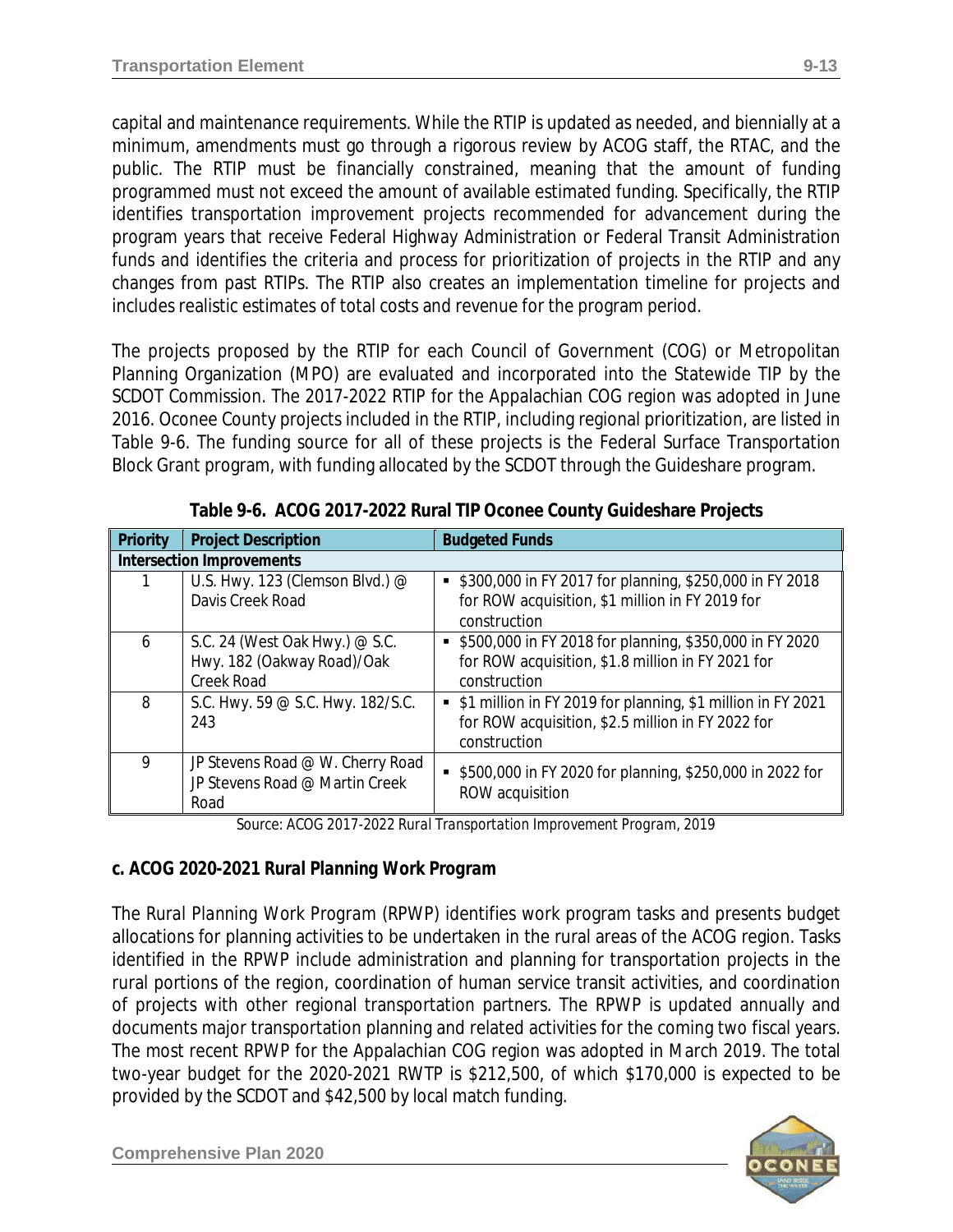## **3. State and Local Transportation Funding**

The State of South Carolina's "C Program" is a partnership between SCDOT and the State's counties to fund location transportation projects and improvements to State, county, and city roads. Program funds, known as C-Funds, are derived from a 2.9925 cents per gallon user tax on gasoline sales. The tax is allocated to each of the 46 counties based on population, land area, and rural road mileage. The allocation per gallon will increase by 0.3325 cent per gallon each fiscal year through 2021, when it will reach a total of 3.99 cents per gallon. As part of the program, each county has a *County Transportation Committee (CTC)* with members appointed by the county legislative delegation. The three-member Oconee County Transportation Committee is responsible for the formation of a county transportation plan, and is empowered with the authority to select and approve projects to be funded utilizing C-Funds.

C-Funds may be used for construction, improvements, or maintenance on the State highway system; local paving or improvements to county roads; street and traffic signs; and other road and bridge projects. Resurfacing, sidewalk construction, and drainage improvements may also be paid for with C-Funds. By law, counties must spend at least 25 percent of C-Fund allocations on construction, improvements, and maintenance related to the state highway system, with the remaining 75% available for local transportation system projects. The FY 2018-2019 C-Fund apportionment for Oconee County was \$1,951,600 *(SCDOT, 2019)*. The County may request C-Funds based on the annual apportionment amount, however the amount requested by Oconee County has generally been less than \$600,000

Oconee County residents are also assessed a tax millage of 2.1 for Road Maintenance and 1.0 for Bridges and Culverts maintenance *(Oconee County 2018-2019 Budget Document)*. Revenue budgeted in FY 2018-2019 totaled \$1,171,920 from Road Maintenance and \$530,000 for Bridges and Culverts. Road Maintenance funds are primarily used for road paving, maintenance, and repair, while Bridges and Culverts funds are used to replace and repair the County's bridges and culverts.

Additional funding for transportation projects is also provided from other sources including grants. Oconee County receives grant funding from the U.S. Forest Service (USFS) for transportation improvements. *National Forestry Title I* funding is provided to counties with National Forest lands, with allocation based on gross receipts from all sources such as timber and special permits. The County received \$220,000 in FY 2019 from the National Forestry Title I grant.

#### **4. Road Projects Funding Summary**

A summary of allocated and anticipated funding from federal, state, and local sources for transportation projects is outlined in Table 9-7 and is based on recent funding levels.

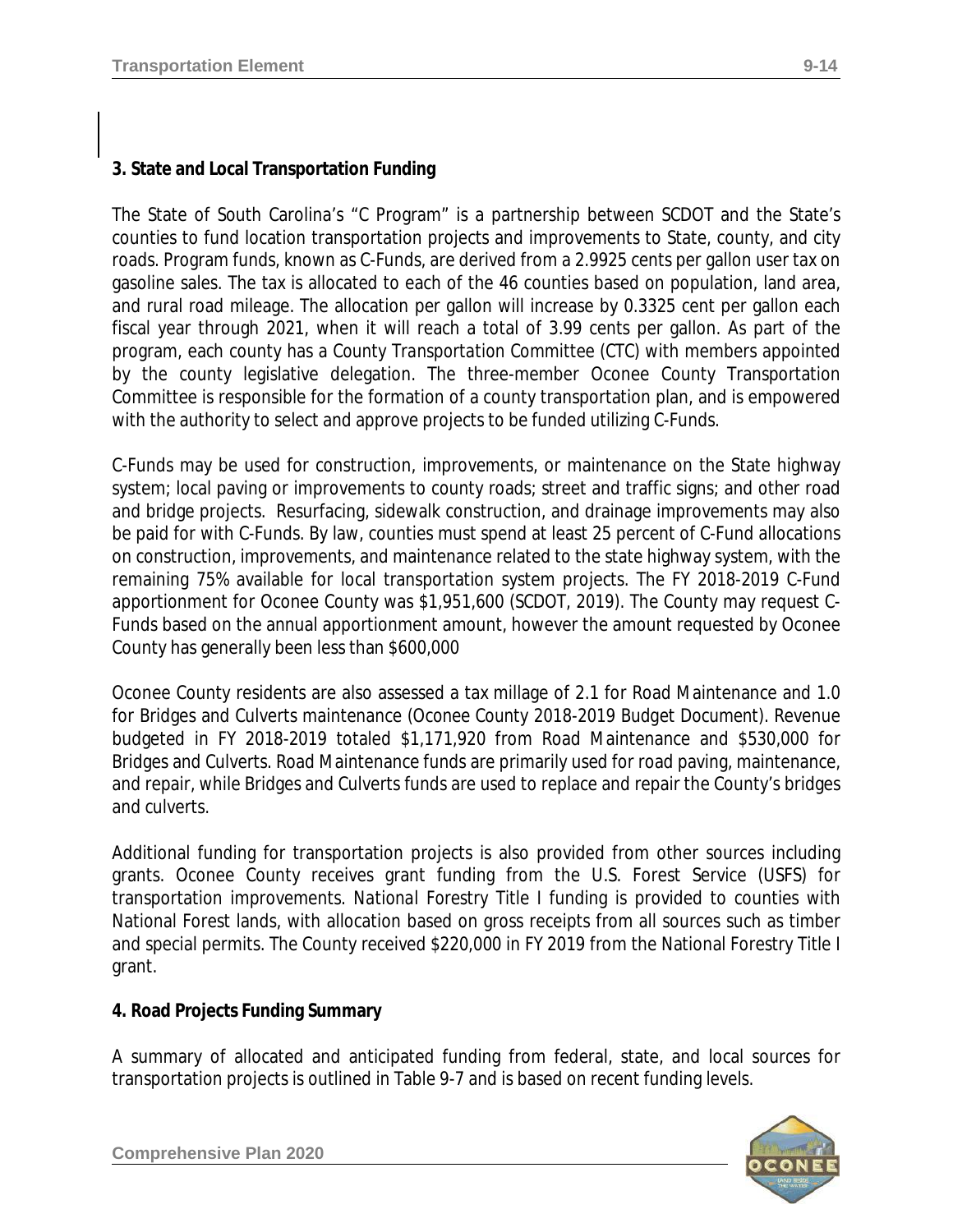|                         |                                                 | Allocated/Anticipated               |
|-------------------------|-------------------------------------------------|-------------------------------------|
| <b>Funding Source</b>   | <b>Projects Funded</b>                          | <b>Annual Funding</b>               |
| Oconee County - General | Study and address land use, transportation, and | $$89,000$ <sup>1</sup>              |
| Fund                    | development issues such as transportation       |                                     |
|                         | corridor studies                                |                                     |
| Oconee County - Special | Road Maintenance - road paving, maintenance,    | $$1,171,920^2$                      |
| Revenue Fund,           | and repair                                      |                                     |
| Road Maintenance Fee    |                                                 |                                     |
| State - C-Funds         | Improvements to state and local roads and       | $$1,951,600^3$                      |
|                         | bridges, resurfacing, and other transportation  | (allocation, available              |
|                         | projects. Requested C-Funds are placed in the   | on as needed basis)                 |
|                         | County's Special Revenue Fund                   |                                     |
| Oconee County - Capital | Economic Development Capital Projects Fund      | $$769,000^2$                        |
| Projects Funds          | (transportation projects related to Economic    |                                     |
|                         | Development)                                    |                                     |
|                         | Bridge and Culvert Fund - repair and replace    | \$530,000 <sup>2</sup>              |
| Oconee County -         | U.S. Forest Service - National Forestry Title I | \$220,000 <sup>2</sup>              |
| Grants                  | funding                                         |                                     |
| ACOG - Rural            | Capital transportation projects for federally   | \$2 million FY 2019 $4$             |
| Transportation          | funded transportation facilities and transit    | \$850,00 FY 2020 <sup>4</sup>       |
| Improvement Program     | projects                                        | \$1.8 million FY 2021 <sup>4</sup>  |
|                         |                                                 | \$2.75 million FY 2022 <sup>4</sup> |

| Table 9-7. Funding Summary for Oconee County Transportation Projects |  |
|----------------------------------------------------------------------|--|
|                                                                      |  |
|                                                                      |  |
|                                                                      |  |

*Sources: <sup>1</sup> Oconee County 2019 Strategic Plan Report; <sup>2</sup> Oconee County, SC 2018-2019 Budget Document; 3 SCDOT, S.C. Secondary "C" Program Apportionment of Funds for FY 2018-19; 4 ACOG, 2017-2022 Rural Transportation Improvement Plan, June 2016*

# **G. TRANSPORTATION FUNDING OPPORTUNITIES**

Securing funding for needed transportation improvements is a top priority for South Carolina communities. Communities must seek alternative funding resources for much needed transportation projects including road maintenance, paving, bridge repair, transit, sidewalks, greenbelts, connecting trails, and traffic mitigation. The following sections discuss options available to local governments in the Palmetto State.

## **1. SCDOT Transportation Alternative Program**

Oconee County and its municipalities are eligible for transportation enhancement funding under the *Transportation Alternative Program* (TAP), formerly known as the Transportation Enhancement Project Program, administered by SCDOT. TAP projects are federally-funded, community-based projects that provide opportunities for local governments to pursue non-

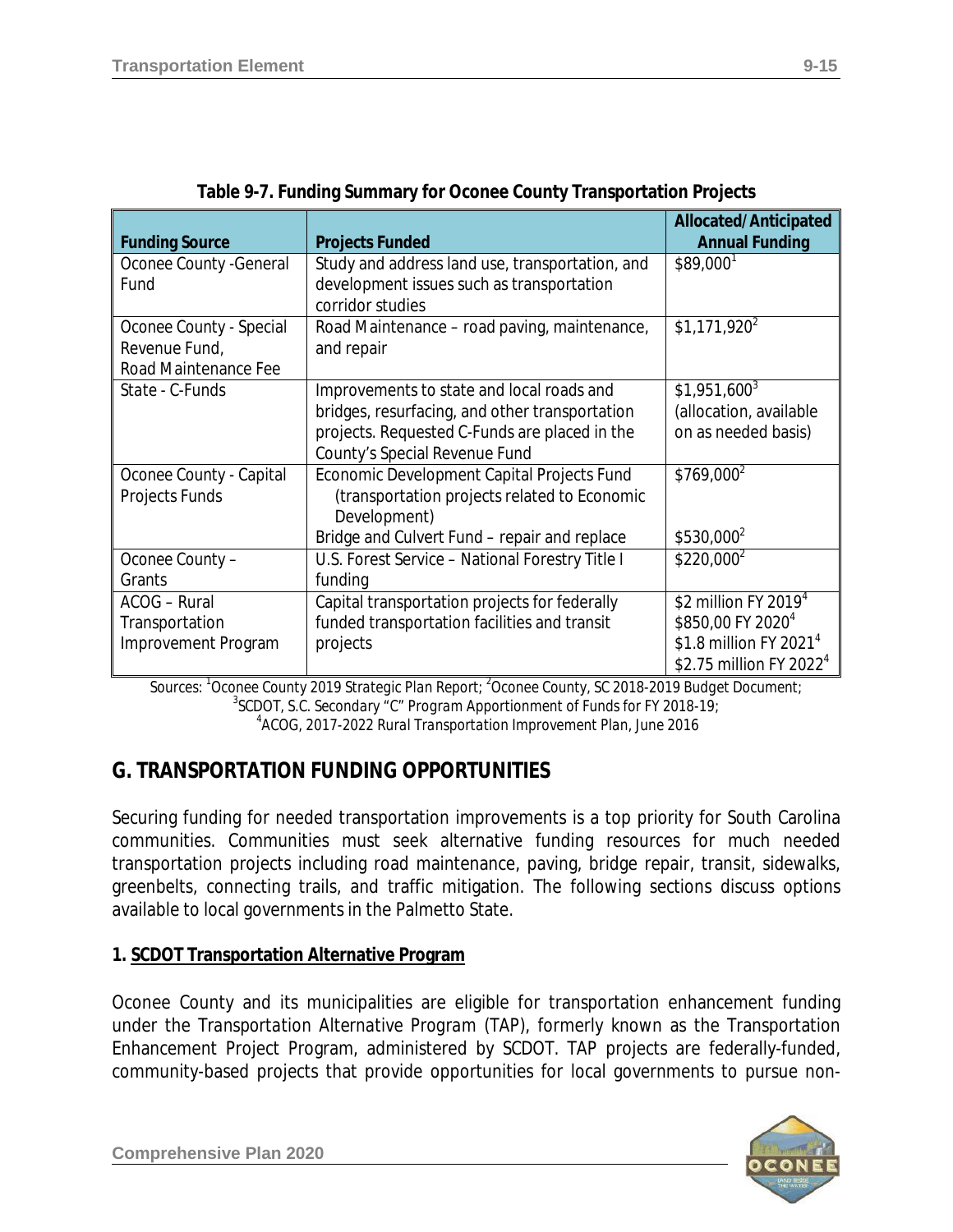traditional transportation related activities such as pedestrian and bicycle facilities and pedestrian streetscaping projects that might not otherwise be possible.

The TAP grant program provides funding on a reimbursement basis as part of the Federal-aid Highway Program funded through the FAST initiative. Costs are eligible for reimbursement only after a project has been approved by the State Department of Transportation or a Metropolitan Planning Organization and the FHWA division office. Eligible project areas authorized in FAST for the Transportation Alternatives Program and the SCDOT Commission include pedestrian and bicycle facilities and streetscaping projects. Eligible costs include preliminary and final engineering work such as project development, environmental work, cost estimates, construction plans, utility relocations, construction engineering, construction costs, and rightof-way acquisition. TAP funds generally account for 80% of the total project cost, with local governments required to provide a 20% match.

Available SCDOT program funding is provided in two population-based divisions. Urbanized areas with a population of more than 200,000, also known as a Transportation Management Area (TMA), are eligible to compete for a share of more than \$2.9 million designated for urbanized areas of the State. Areas of the State with a population greater than 5,000 other than urban areas have a designated funding pool of more than \$1.8 million. The SCDOT has also designated \$2.6 million for areas with a population of less than 5,000. Oconee County and the City of Seneca, with populations of 73,375 and 8,228, respectively, are currently eligible in the second category, while the County's other municipalities are eligible under the third category.

Projects proposed by governmental bodies located in areas outside of Transportation Management Areas, such as Oconee County and its municipalities, are considered under the statewide program, with distribution of funds determined by the SCDOT Commission. Such projects are limited to a maximum of \$400,000.

#### **2. One Percent (Penny) Sales Tax**

A number of South Carolina counties have implemented a one percent sales tax to address capital projects and transportation needs in recent years. Voters in other counties have rejected one percent tax plans, including in Oconee County where voters most recently rejected a proposed one percent sales tax in 2014.

*Section 4-37-30* of the *South Carolina Code of Laws* empowers counties to levy, by ordinance, a special sales and use tax as a source of revenue for highways, roads, streets, bridges, mass transit systems, greenbelts, and other transportation-related facilities including, but not limited to, drainage relating to highways, roads, streets, bridges, and other transportation-related projects. The one percent tax equates to an additional penny on every dollar spent. The public must approve the tax through a referendum. The key advantage to such a tax is that out-ofcounty workers and residents and tourists who shop in the receiving county also contribute to

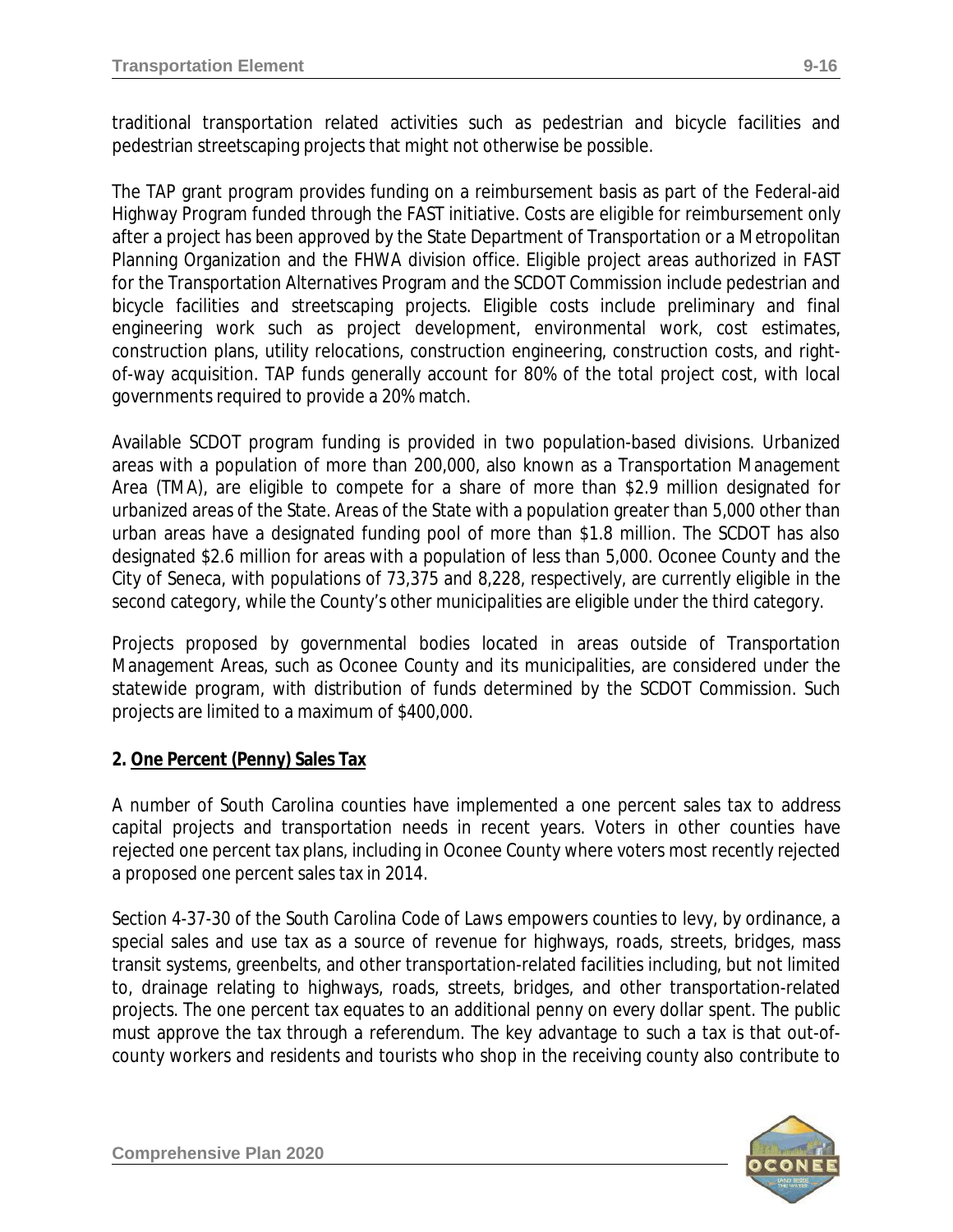Under the legislation, counties that implement a one cent sales tax must share the proceeds with their municipalities using a formula based on population and must specify a period of time to collect a set amount of money for the identified projects (not to exceed 25 years or the length of payment for the specified projects). Implementing counties must appoint a commission to consider proposals for funding capital projects and formulate the referendum question for public vote. In addition to funding transportation facilities, revenue from the one cent tax may also be used for civic, educational, and cultural facilities; water and sewer projects; flood control and storm water projects; and dredging, dewatering, and constructing spoil sites.

## **3. Exactions**

An exaction is a form of land use regulation that requires a developer to donate something for the public good in exchange for the right to develop property. By sharing the cost with new residents, exactions aid in protecting the community from the costs of providing additional infrastructure associated with growth. Exactions provide a way for jurisdictions to pass a portion of the cost of public facilities on to a developer at the time the development begins, rather than later through the collection of tax revenues or service charges from new residents. Exactions are formal cost-sharing agreements between the developer and the local government to fund the additional community infrastructure needed to serve the new development.

Several types of exactions may be used by local governments for transportation facilities. A *dedication* requires that a developer donate land or facilities for public use. For example, a developer may be required to dedicate land for use as a trail or greenway for the residents of the development and connection to existing or future facilities outside of the development. A *fee-in-lieu* requires the developer to pay a fee instead of providing a public facility on-site. For example, the developer can choose to pay a fee rather than dedicate land for an on-site greenway or trail. This type of exaction provides greater flexibility to local governments to place facilities where they are most needed and appropriate. *Impact fees* are scheduled charges applied to new development to generate revenue for the construction or expansion of capital facilities located off-site of the new development, but that benefit the contributing development.

The *1999 South Carolina Development Impact Fee Act (SC Code § 6-1-910, et seq.)* allows counties and municipalities to impose by ordinance a requirement for payment of development impact fees by a land developer as a condition of development approval. The Act defines a development impact fee as "a payment of money imposed as a condition of development to pay for a proportionate share of the cost of system improvements needed to serve the people utilizing the improvements." System improvements are capital improvements to public facilities which are designed to provide service to a defined service area. Public facilities include water,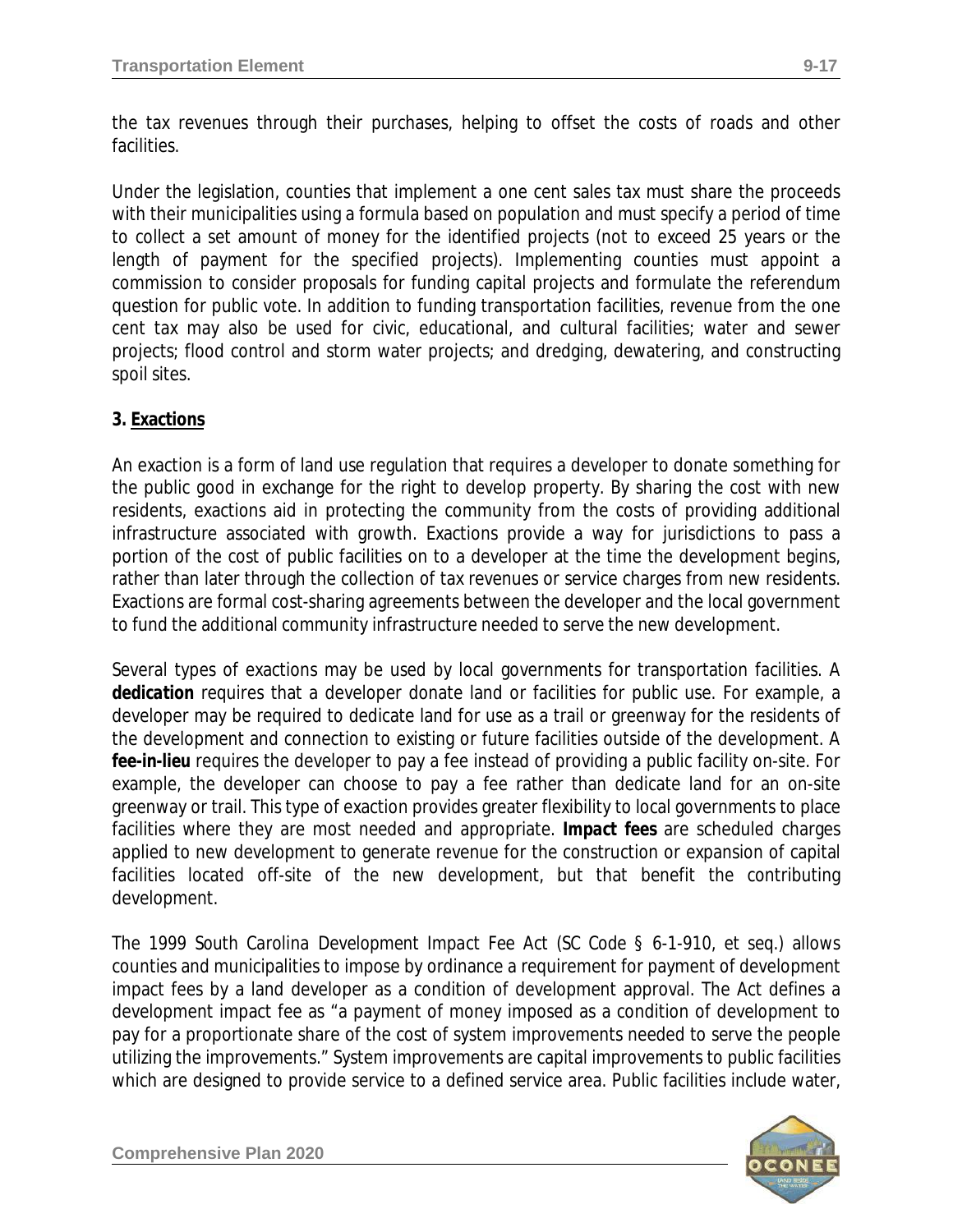wastewater, solid waste and stormwater services, roads, public safety, street lighting, capital equipment, and parks and recreation. Impact fee amounts must be based on actual improvement costs or reasonable estimates of the costs. The process for adopting an impact fee ordinance begins with a resolution by council that directs the planning commission to conduct the necessary studies and recommend an ordinance developed in accordance with the *Impact Fee Act*. The Act requires detailed calculations to determine impact fees, maximum impact fees, and the developer's proportionate share.

In 1989, Oconee County adopted a *Sewer Impact Fee* for all users of the wastewater treatment facility and industries specifically permitted to discharge wastewater into the wastewater treatment system. The purpose of the fee is to "obtain revenue for the future renovation, modernization and expansion of the existing wastewater treatment plant and the construction of any new plant." Per the County's Ordinance, the impact fee is an initial charge based on the "permitted or projected volume of wastewater discharge or contribution to the system." Wastewater impact fees are also in place for several of the County's municipalities.

Several court cases have provided guidance in establishing exactions that are reasonable and defendable. First, there must be an "essential nexus," or reasonable connection, between the infrastructure need and the new development *(Nollan v. California Coastal Commission, 1987)*. Essential nexus extends to the establishment of a reasonable connection between the expenditure of the fee collected and the benefits received by the development. Second, there must be a "rough proportionality" in both the nature and extent of the exaction and the impact of the proposed development *(Dolan v. Tigard, 2005)*.

# **H. PUBLIC TRANSPORTATION**

Affordable and reliable transportation is a necessity for all residents. However, the lower incomes and limited mobility experienced by many special needs populations can magnify the importance of affordable and reliable transit options to maintain employment, receive support services, and access health care and other needed support programs.

Public transit is provided in a number of ways in South Carolina communities. *Fixed-route transit service* uses passenger vehicles operating on fixed routes and schedules. *Route deviation services* operate as conventional fixed-route bus services that allow buses to deviate from the route alignment to serve destinations within a prescribed distance of the route. Passengers use the service by calling to request a pickup, or by telling the bus operator if they need to be taken off-route. A *demand response service* is a transit mode that includes passenger cars, vans, or small buses that operate in response to calls from passengers or their agents to the transit operator, who dispatches a vehicle to pick up the passengers and transport them to their destinations. The vehicles generally do not operate over a fixed-route or on a fixed schedule and may be dispatched to pick up several passengers at different pick-up points before taking them to their respective destinations.

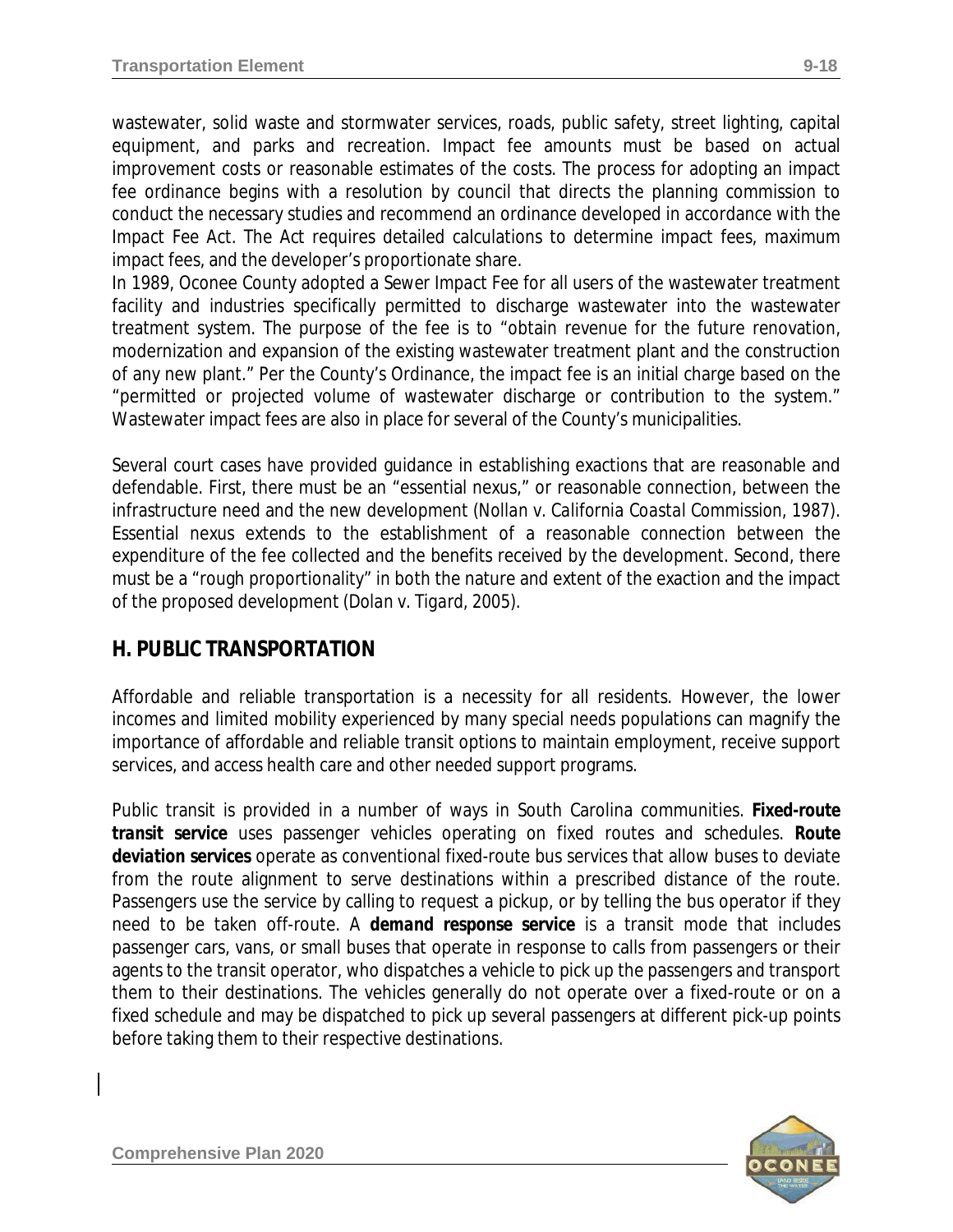# **1. Clemson Area Transit**

*Clemson Area Transit* (CAT) provides public transportation in Oconee County. The fare-free service is provided by Clemson University, the City of Clemson, the Town of Central, the Town of Pendleton, the City of Seneca, SCDOT, and the Federal Transit Administration *(Clemson Area Transit, 2019)*. The *CATbus* system includes three routes that provide service along U.S. Highway 123 to destinations in the City of Seneca (Map 9-4). The *Seneca Business* and *Residential* routes operate Monday through Friday from 6:20 a.m. to 6:20 p.m. and the *Seneca Express* runs Monday through Friday from 5:45 a.m. to 6:25 p.m. In addition to the Seneca routes, the CAT system provides service to destinations in the City of Clemson, Clemson University, Tri-County Technical College, Southern Wesleyan University, the Towns of Central and Pendleton, and Anderson County.

CATbus service in Oconee County is provided through an intergovernmental agreement between the Cities of Clemson and Seneca. Similar agreements are also in place between Clemson and Tri-County Technical College, Southern Wesleyan University, and the Towns of Central and Pendleton.



**Map 9-4. CAT Bus Routes in Oconee County**

*Source: Clemson Area Transit, 2019*

CAT operates an all-electric bus fleet, including four zero-emission transit buses and charging stations at Norton Thompson Park and at Oconee Memorial Hospital that serve the Seneca area. The City of Seneca was recently awarded a \$1.45 million *Low or No Emission Bus Program* grant from the Federal Transit Administration to purchase two additional electric buses that will enable expansion of bus service in Oconee County. Discussions are underway on new or expanded routes to be served by these new buses.



**Comprehensive Plan 2020**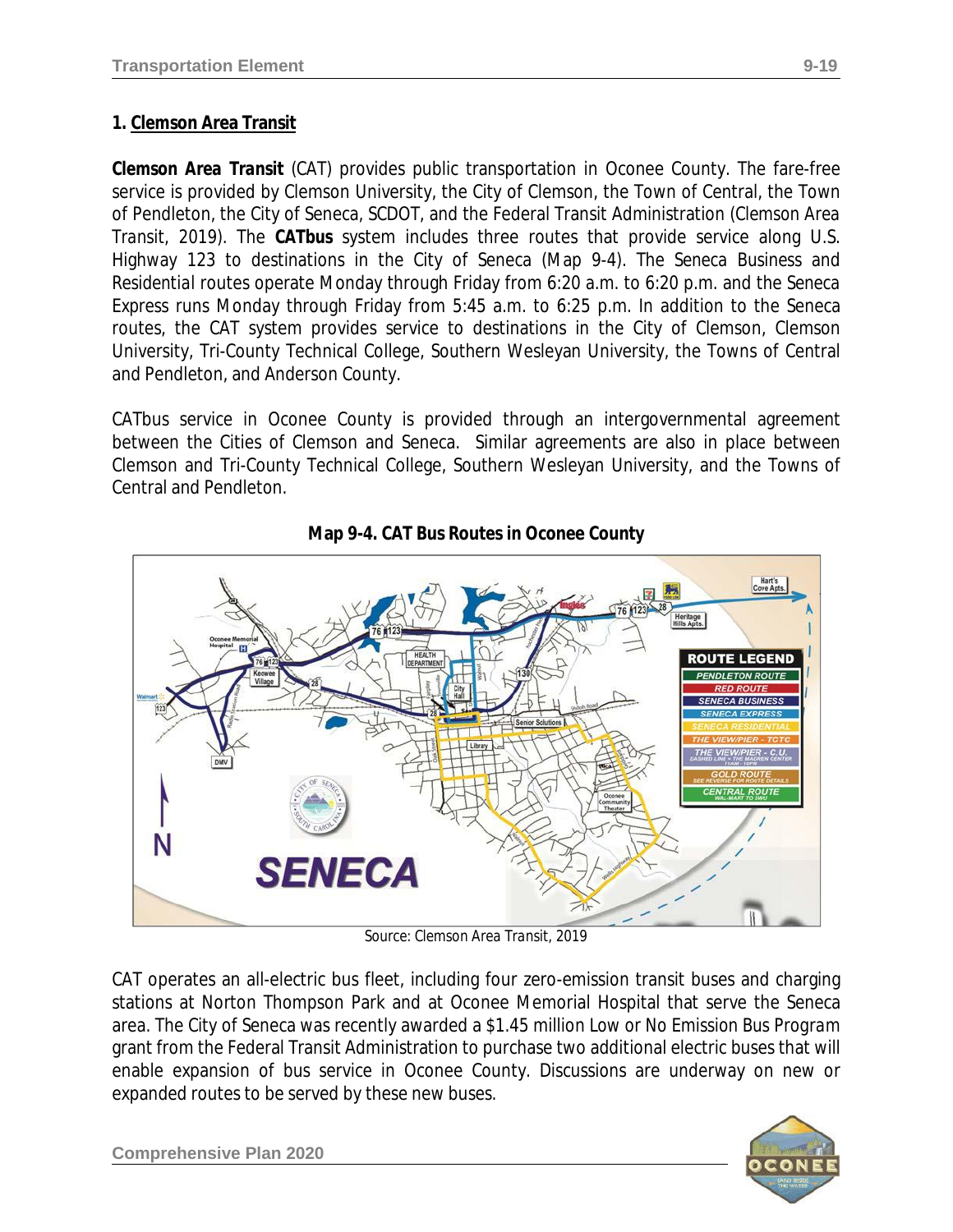All CAT buses are equipped to accommodate persons with disabilities. The system also operates a fixed-route deviation service within three-quarters of a mile of its fixed-routes with curb-tocurb service for persons with disabilities. Requests for this service must be made 24 hours in advance.

### **2. Senior Solutions**

*Senior Solutions* provides transportation options for Oconee County seniors and their spouses under age 60 and for dependents with disabilities. Pick-up and delivery services are available Monday through Friday from 8:30 a.m. to 5:00 p.m. to non-emergency medical appointments, the Oconee Senior Center, and daily errands such as trips to the grocery store and pharmacy. Handicap-accessible vehicles are available as needed. Reservations for Senior Solutions transportation services must be made three days in advance by calling the agency's Oconee County Transportation Office.

## **I. BICYCLE AND PEDESTRIAN**

Well-designed systems of walkways and trails can provide residents with safe, inexpensive transportation alternatives to access jobs, education, and services. Alternative modes of travel can also help to improve air quality and reduce energy use. According to the 2012-2016 American Community Survey, 246 Oconee County residents reported walking to work and 299 reported traveling to work by taxi, motorcycle, bicycle, or other means.

Information provided by SCDHEC lists multiple benefits of cycling or walking to destinations. In addition to reduced (or no) transportation cost, health benefits include a reduced risk of cancer, diabetes, stroke, and heart attack, along with weight loss and control (*Benefits of Alternative Transportation, 2010).* The sedentary lifestyle of Americans is largely attributed to the fact that "walking and cycling have been replaced by automobile travel for all but the shortest distances" *(Journal of the American Medical Association, October 1999).*

As detailed in the Natural Resources Element, there are nearly 193 miles of trails in Oconee County. Most of these trails provide access to parks or natural resources such as water bodies or scenic views or opportunities for hiking or mountain biking. However, very few outside of the County's municipalities provide linkages between residential areas and destinations such as work, shopping, entertainment, recreation, or other residential areas. Dedicated bike lanes are also very limited in the County, with cyclists generally competing with motorized vehicles when traveling public roads. However, there is an increasing interest in providing travel options in Oconee County. The Oconee County *Highway 123 Corridor Study and Plan* currently under development will include pedestrian and bicycle connections to adjacent and regional amenities and services with features such as sidewalks, street furniture, lighting, and cross walks intended to make the corridor a more friendly, safe, and inviting environment for pedestrians and cyclists.

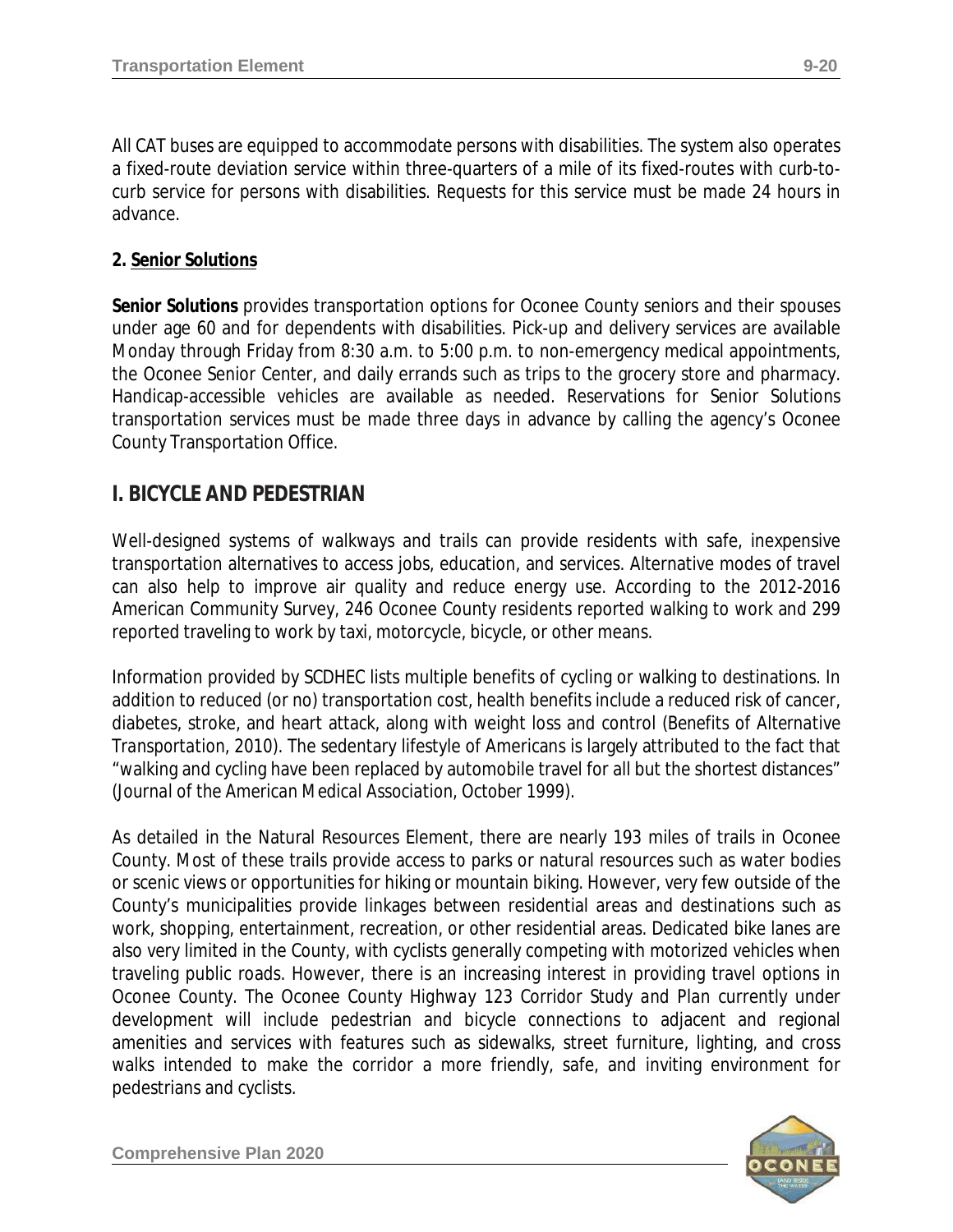The S.C. Departments of Transportation and Parks, Recreation and Tourism have jointly proposed two bicycle touring routes through Oconee County (Map 9-5). However, these routes are not currently designed for bicycle touring and may not include bike lanes. In Oconee County, the *Savannah River Route* follows S.C. Highway 28 from the northern Georgia border through Mountain Rest to Walhalla, then south along S.C. Highway 11 to I-85. The entire 286 mile route generally parallels the course of the Savannah River from the foothills of the Blue Ridge Mountains to the coastal community of Beaufort. The Northern Crescent Route begins at the Pickens County border and follows S.C. Highway 11 west through the Salem and Tamassee areas, then south to West Union before heading east on S.C. Highway 24 to I-85. The entire 360-mile route runs just south of the North Carolina border to the City of North Myrtle Beach.



#### **Map 9-5. SCDOT and SCPRT Proposed Bicycle Routes in Oconee County**

*Source: SCDOT, 2019*

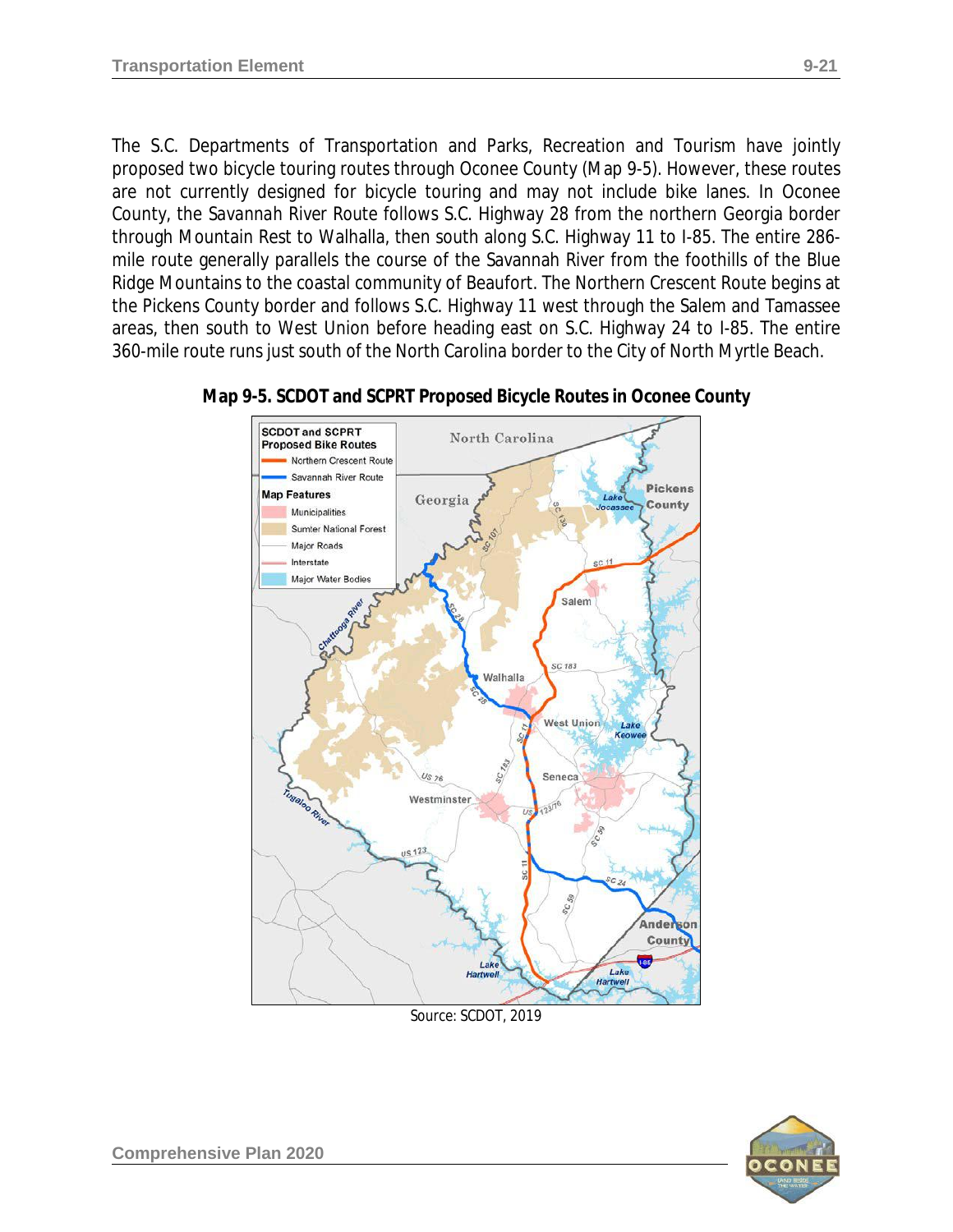# **J. AIRPORTS**

Aviation services for Oconee County and the surrounding area are available at the *Oconee County Regional Airport* (CEU) on Airport Road in Seneca (Map 9-6). The Airport is owned and operated by Oconee County. CEU has a 5,000 feet by 100 feet paved runway with a precision GPS instrument approach and a non-precision GPS instrument approach. The Airport is home to 75 aircraft, with the ability to host up to 75 transient aircraft with ramp and tie-down spaces. It is home to the Clemson University Flight Department and Clemson Flying Club and is popular with hobby flyers, Clemson football fans flying in for games, and with corporate executives traveling to nearby facilities. Available services include aircraft maintenance, rental car services, fueling services, pilot lounge, WIFI, full kitchen, conference room, and weather and flight planning room.

The *Greenville-Spartanburg Airport* (GSP) is located approximately 60 miles and an hour west of Seneca and Walhalla. GSP serves more than 2.3 million passengers and ships 60,000 tons of cargo annually through six major passenger carriers and numerous freight carriers *(Greenville-Spartanburg Airport, 2019)*. GSP offers an average of 50 non-stop flights to 19 destinations and is the site of a 120,000 square foot FedEx facility. Air operations are conducted on an 11,001 feet x 150 feet runway. The GSP terminal has 322,446 square feet of space, including third level jet bridge boarding and 13 departure gates. Listed as one of the nation's top 100 commercial service airports, GSP continues to expand to meet growing demand. Recent expansion and renovation of the terminal increased capacity to 4 million passengers per year and completion of a new cargo terminal is expected in mid-2019 *(Upstate Business Journal, 2019)*.

The *Hartsville-Jackson Atlanta International Airport* (ATL) is approximately 124 miles and a two hour drive from Seneca and Walhalla. ATL is the busiest and most efficient airport in the world, offering nonstop service to more than 150 domestic and 75 international destinations. The terminal complex is more than 6.8 million square feet in size, with seven concourses that include 152 domestic and 40 international gates. Air operations are conducted on five runways with lengths that range from 9,000 feet to 12,390 feet. The Airport is a primary hub for Delta Air Lines and a focus location for many other carriers, serving an average of 275,000 passengers daily. ATL is also a major cargo hub, with three cargo complexes with total space equaling 1.3 million square feet and an adjoining Foreign Trade Zone to reduce operating costs associated with international trade.

# **K. RAIL AND SHIPPING**

In today's global economy, commercial transportation is critical to a region's potential for business and industrial development. Time sensitive transportation services are increasingly important to gaining a competitive advantage in manufacturing and service-based industries. Transportation options for the mass transport of passengers are also growing in importance, as travelers seek alternatives to individual automobile travel, whether for short commutes or long trips. Convenient and efficient connectivity to areas nationwide and overseas is attractive to

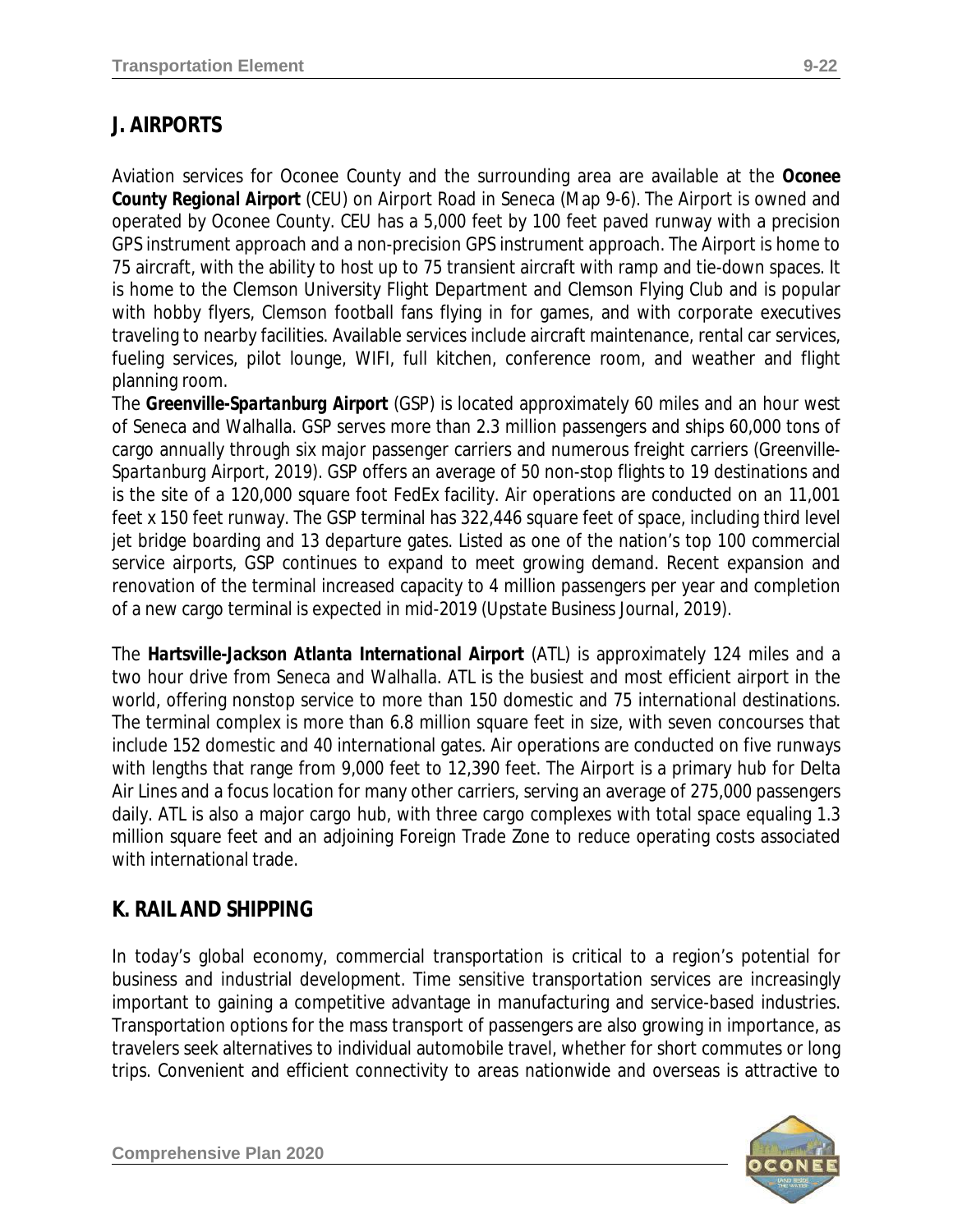businesses and industries. This option is an incentive for economic development and also contributes to the quality of life for area residents.

#### **1. Railroads**

The *Norfolk Southern Railway* provides freight rail service in Oconee County. As shown in Map 9-6, the Norfolk Southern rail line bisects the County from east to west, traveling through Westminster and Seneca, with a spur also running north to Walhalla. Norfolk Southern is the second largest carrier in South Carolina, with 679 miles of rail that account for 30% of the State's rail system *(S.C. Statewide Rail Plan, 2014)*. The railroad operates a total of 21,500 route miles in 22 states, connecting Oconee County to Greenville, Columbia, Greer, Spartanburg, and Charleston in South Carolina; Augusta and Atlanta in Georgia; and Charlotte, North Carolina and beyond. Access to Amtrak passenger rail service is available nearby in the City of Clemson.



#### **Map 9-6. Railroad Lines and Airport**

*Source: SCDOT, 2019*

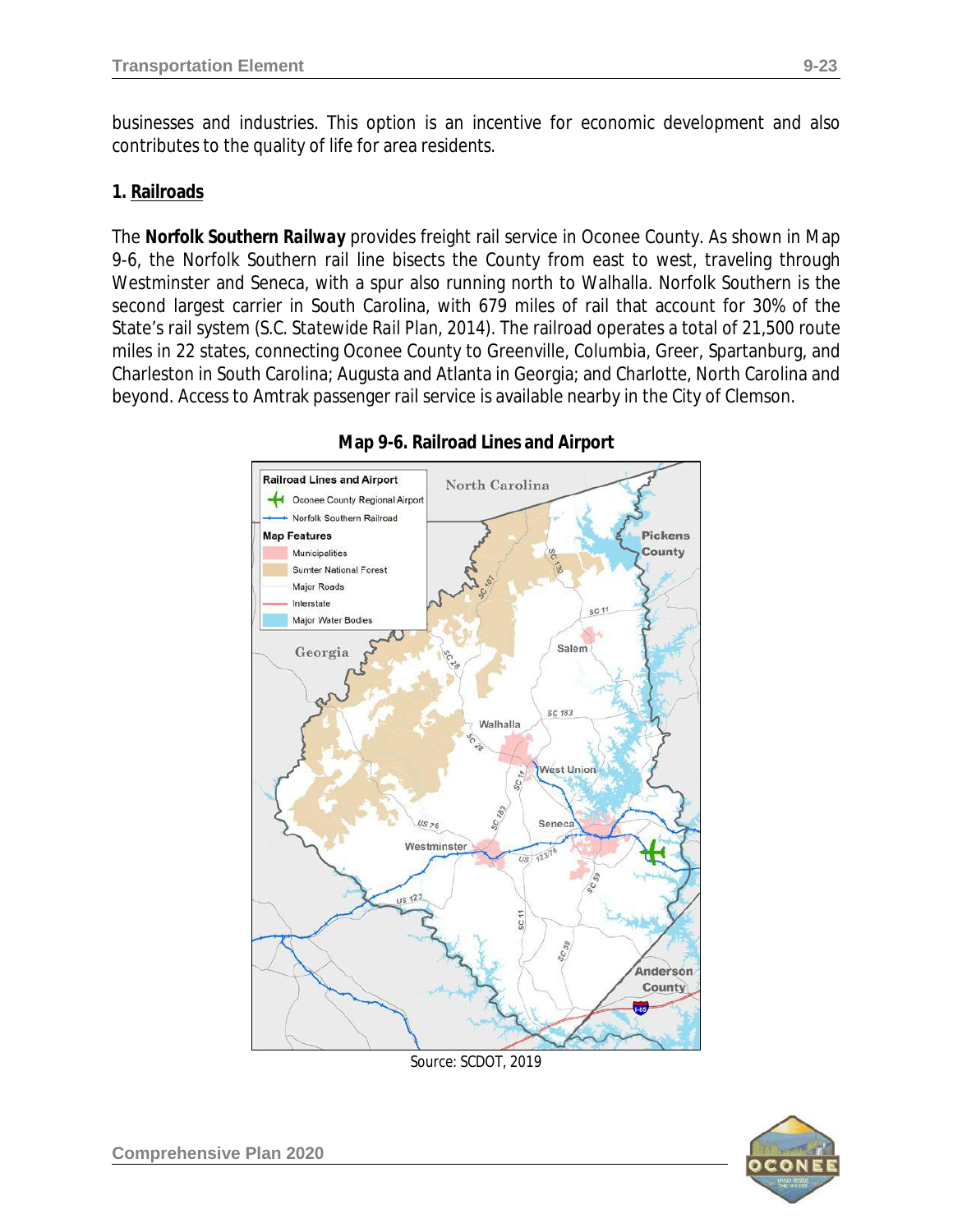Railroad safety is an important issue in transportation planning. There have been only two railway accidents reported in Oconee County in the past decade *(FRA Office of Safety, 2019)*. In 2016, a freight train struck a vehicle at a crossing near Seneca, with no injuries reported. An Amtrak passenger train struck a large tree near Seneca in 2017, with no injuries reported.

### *a. High Speed Rail*

The *Passenger Rail Corridor Investment Plan* is a study to improve passenger rail service between the cities of Atlanta, Georgia and Charlotte, North Carolina *(Georgia Department of Transportation, 2019)*. The Plan is part of the Southeast High Speed Rail corridor (SEHSR) passenger rail initiative by the Federal Railroad Administration. The corridor extends to four major sections – Atlanta to Charlotte, Charlotte to Raleigh, Raleigh to Richmond, and Richmond to Washington, D.C.

As illustrated in Map 9-7, the SEHSR Corridor Investment Plan identified three alternatives for the Atlanta to Charlotte Passenger Rail Corridor. Two of the alternatives, the Crescent and Interstate 85, are proposed to travel directly through Oconee County, with a stop in Clemson proposed for the Crescent alternative and one in Anderson for the I-85 option. The Crescent alternative would share use with the Norfolk Southern rail line, while the I-85 alternative would predominantly use the I-85 right-of-way. The first tier of the planning process has been completed, with the I-85 alternative ranking highest among the six reviewed, followed closely by the Crescent option. During the second phase (tier II) of the project, analysis will include greater detail on potential environmental impacts for the three alternatives.



**Map 9-7. Atlanta to Charlotte Passenger Rail Corridor Investment Plan Route Alternatives**

*Source: Georgia Department of Transportation, 2019*

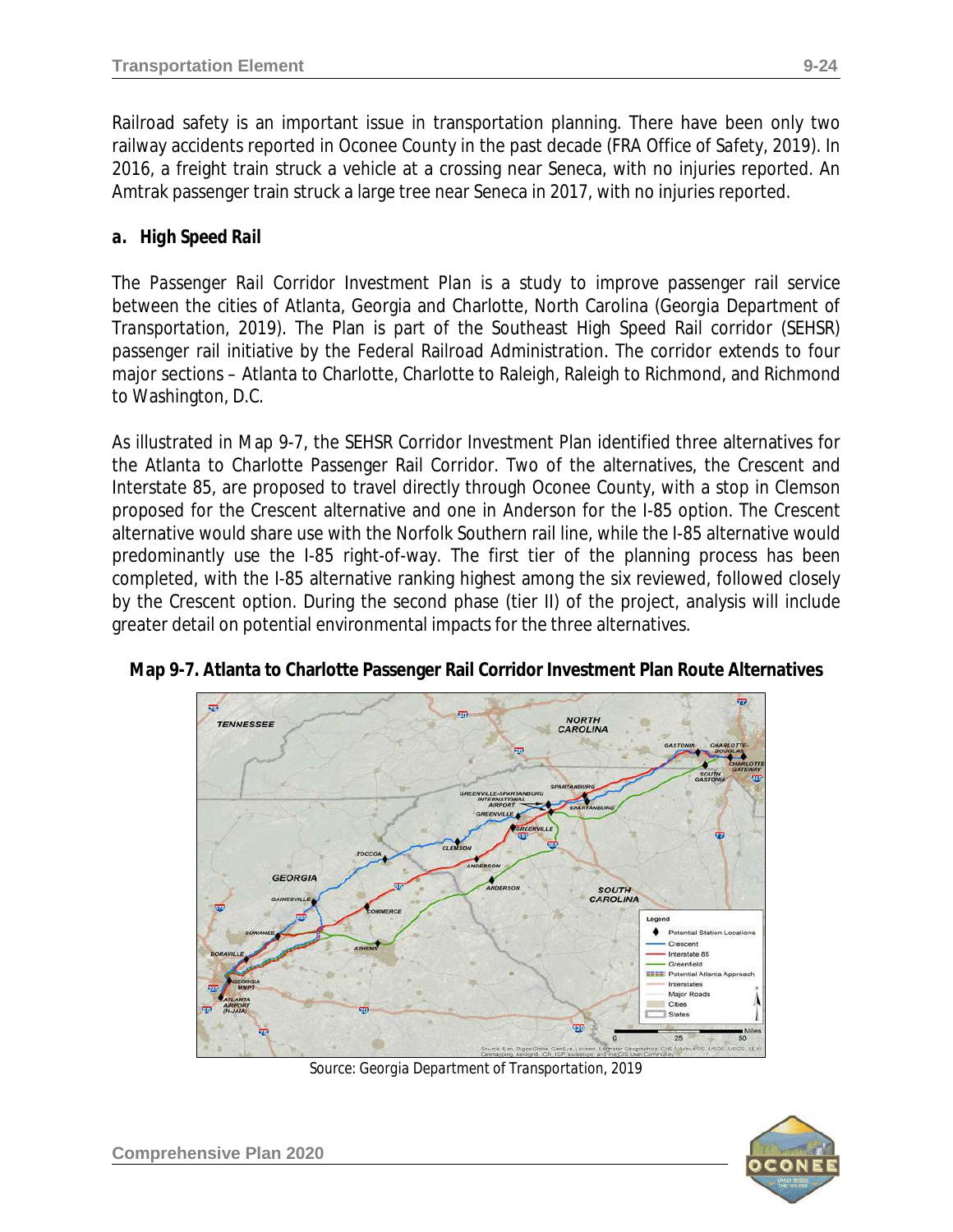Truck transport "is a cornerstone to the national freight transportation system," with trucks transporting 70% of all the tonnage in the United States to and from rail, water and air transportation hubs and providing direct service between destinations for the transport of goods and materials *(South Carolina Statewide Freight Plan, 2017).* Lower operating costs and a higher level of service customization can make shipping by truck a cost effective and attractive alternative to shipping by rail or air. Truck movements in South Carolina totaled 300.6 million tons valued at \$506.2 billion in 2011. Primary freight corridors include the State's five interstates, with major U.S. and State highways also accommodating significant freight flows*.*

Oconee County's strategic location along I-85 provides attractive intermodal freight network access for existing and prospective industries. The section of I-85 within Oconee County was used to transport between 25 and 50 million tons of freight in 2011. The portion of U.S. Highway 123 from Pickens County to Westminster was used to transport from one to five million tons of freight and as much as 1 million tons of freight was transported on other major federal and state roads in Oconee County including U.S. Highway 76 and S.C. Highways 107 and 76 during 2011.

## **3. Ports**

The South Carolina Legislature established the *South Carolina Ports Authority (SCPA)* in 1942. SCPA facilities handled 2.3 million containers at its seaport terminals in Charleston and Georgetown and the inland port in Greer in 2018, a 6.4% increase in volume from the previous year *(SCPA, 2019)*. The SCPA and the State of South Carolina and other agencies and partners are investing \$2.4 billion in port-related infrastructure in the coming decade.

Port service for Oconee County is available within five hours southeast (255 miles) through the Port of Charleston – one of the busiest container ports along the Southeast and Gulf coasts and the fastest growing major port in the nation. The Port consistently ranks among the top ten container ports nationwide and ranks  $8<sup>th</sup>$  in dollar value of goods handled in 2017.

The infrastructure plan for Charleston includes construction of the new 286-acre Hugh H. Leatherman, Sr. container terminal, with completion of a significant portion of the anticipated work in 2021. While the Port currently has the deepest channels in the region, dredging is underway by the U.S. Army Corps of Engineers to deepen the Charleston Harbor channel from 45 feet to 52 feet, a move that will make the Port even more attractive to freight carriers as the deepest port on the eastern coast.

South Carolina's first Inland Port opened in 2013 less than an hour east of Oconee County in Greer. The Inland ports extend the Port of Charleston's reach by providing an inland area connected by rail from which goods could be distributed to the Southeast. Norfolk Southern serves the inland port through its main rail line and the facility is positioned along the Interstate

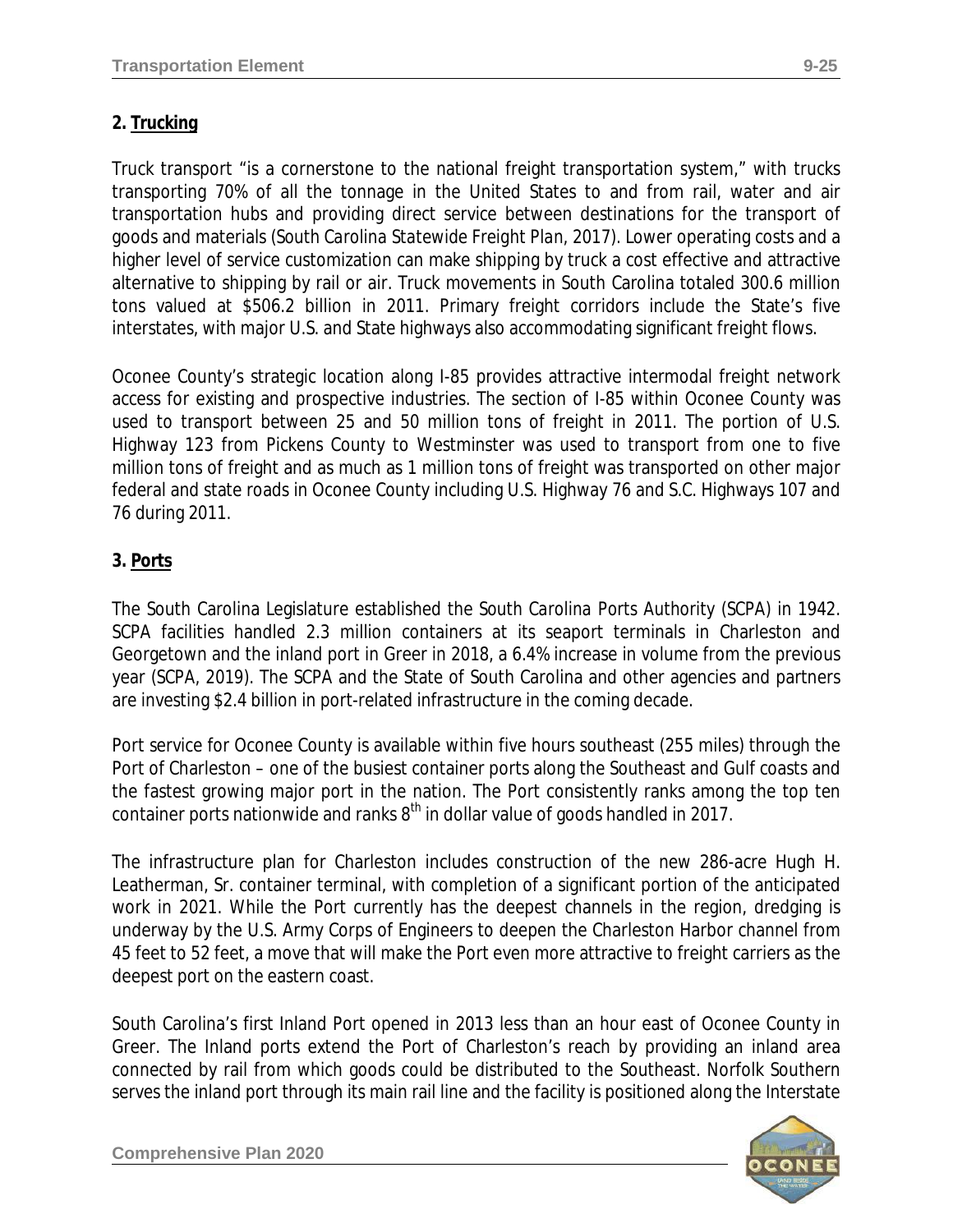85 corridor between Charlotte and Atlanta, where Norfolk Southern operates additional rail yards. Rail service maximizes tonnage moved per gallon of fuel for importers and exporters, helping them save costs and lower their carbon footprint. The Port serviced 13 top shipping container lines and 117,812 containers in FY 2017-2018 – a growth rate of 28.5% over the previous fiscal year (*S.C. Ports Authority, 2019*). The Greer Inland Port adds an additional benefit – access to empty containers – for regional shippers, who can send trucks to Greer for the containers they need to move their goods. The Greer Inland Port recently received a \$25 million grant to expand terminal capacity and allow for additional storage and processing tracks. The SCPA opened a second inland port in Dillon in April 2018. This facility is served by CSX railroad.

# **L. GOALS, OBJECTIVES AND STRATEGIES FOR IMPLEMENTATION**

The goals, objectives and strategies for implementation (GOIS) table summarizes the actions that will be undertaken in the coming decade to achieve to achieve the goals and objectives identified in the Transportation Element.

|                                                                                                                                                                                                                                                        |                                                                                                                                        | <b>Time Frame</b><br>for |
|--------------------------------------------------------------------------------------------------------------------------------------------------------------------------------------------------------------------------------------------------------|----------------------------------------------------------------------------------------------------------------------------------------|--------------------------|
| Goals/Objectives/Strategies                                                                                                                                                                                                                            | <b>Accountable Agencies</b>                                                                                                            | Evaluation               |
| Goal 9.1. Plan the location and development of transportation infrastructure to accommodate present<br>and future needs.                                                                                                                               |                                                                                                                                        |                          |
| Objective 9.1.1. Develop and implement plans to guide decision-making on transportation issues.                                                                                                                                                        |                                                                                                                                        |                          |
| Strategy 9.1.1.1. Continue regional coordination with the<br>Appalachian COG, municipalities and neighboring counties,<br>and other public and private agencies in matters related to<br>transportation, transit planning, and prioritization.         | • Oconee County<br>• Municipalities<br>$\bullet$ ACOG<br>• Neighboring<br>Counties<br>• Related Public and<br>Private<br>Organizations | 2025                     |
| Strategy 9.1.1.2. Assign Oconee County planning staff to<br>attend regional transportation planning meetings coordinated<br>by ACOG to provide input from the County's future land use<br>perspective into the process.                                | • Oconee County<br>$\bullet$ ACOG                                                                                                      | 2027                     |
| Strategy 9.1.1.3. Commission studies for transportation<br>corridors to examine conditions, seek multi-modal options,<br>increase safety, optimize travel times and access to<br>residential, commercial, recreation, and other essential<br>services. | • Oconee County<br>• Municipalities<br>$\bullet$ ACOG<br>$\bullet$ SCDOT<br>$\bullet$ County<br>Transportation<br>Committee            | 2025                     |

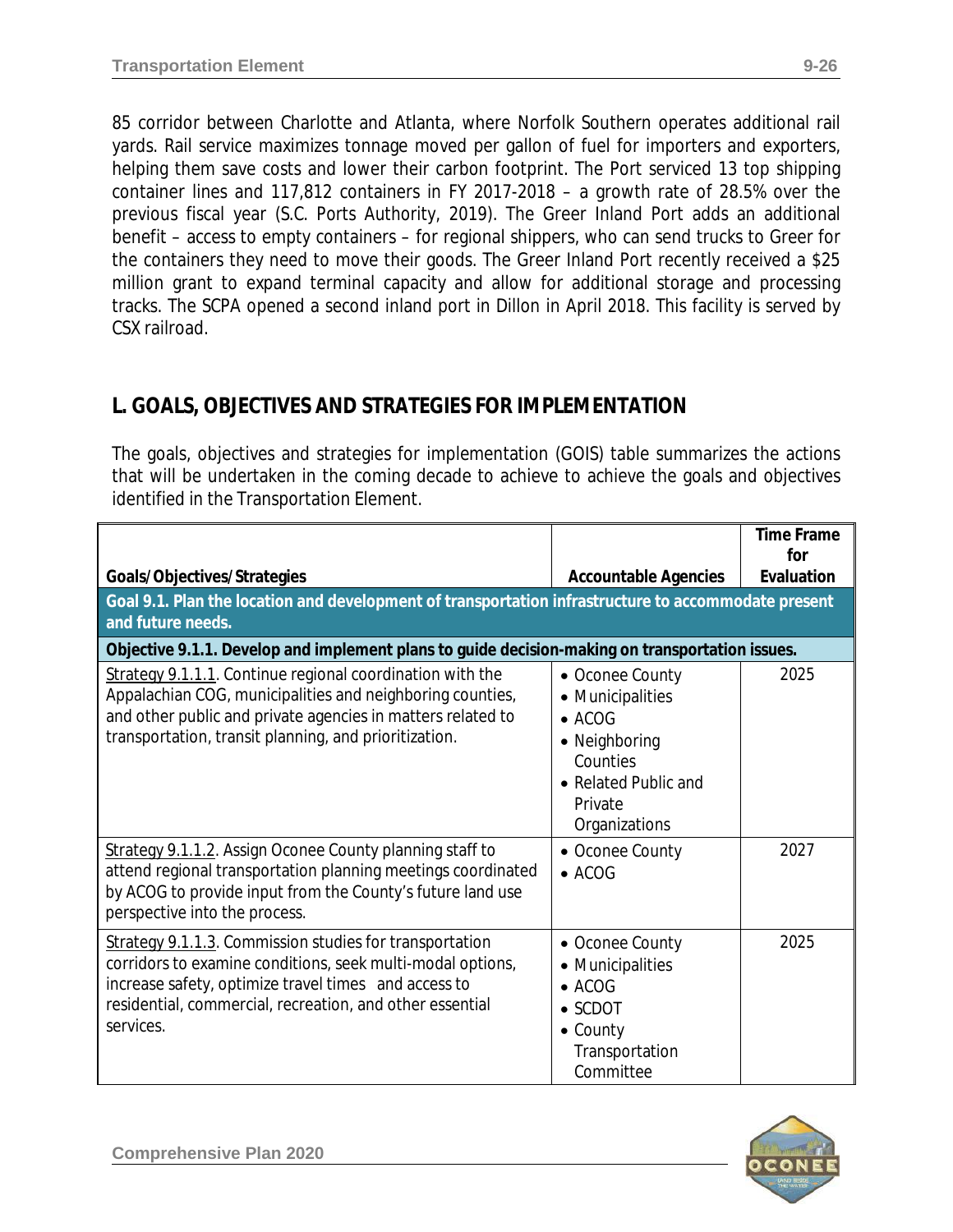| Strategy 9.1.1.4. Implement commissioned and in-house<br>studies, in-part or completely. (For example: make CATbus<br>stops safer)                                                                                           | • Oconee County<br>• Relevant<br>stakeholders                                          | 2025                                   |  |  |
|------------------------------------------------------------------------------------------------------------------------------------------------------------------------------------------------------------------------------|----------------------------------------------------------------------------------------|----------------------------------------|--|--|
| Goal 9.2. Upgrade and maintain the County road system in a manner that meets the needs of the<br>growing population and provides safe and efficient routes through the County.                                               |                                                                                        |                                        |  |  |
| Objective 9.2.1. Meet current and future need for quality transportation facilities throughout the<br>County.                                                                                                                |                                                                                        |                                        |  |  |
| Strategy 9.2.1.1. Acquire and allocate C-funds and leverage in-<br>kind resources to maintain and enhance the County road<br>network and supporting infrastructure.                                                          | • Oconee County<br>$\bullet$ SCDOT<br>• County Transportation<br>Committee             | 2025                                   |  |  |
| Strategy 9.2.1.2. Develop an ongoing systematic road<br>maintenance and upgrade program based on steady revenue.                                                                                                             | • Oconee County                                                                        | 2021                                   |  |  |
| Goals/Objectives/Strategies                                                                                                                                                                                                  | <b>Accountable Agencies</b>                                                            | <b>Time Frame</b><br>for<br>Evaluation |  |  |
| Strategy 9.2.1.3. Maintain a priority road upgrade list that<br>addresses existing traffic "bottlenecks" and other traffic<br>issues and reasonably anticipates issues expected to emerge<br>in the coming decade.           | • Oconee County<br>• Municipalities                                                    | 2025                                   |  |  |
| Strategy 9.2.1.4. Explore and adopt appropriate traffic<br>management tools and techniques available through land use<br>regulation that utilize concepts such as limiting the number of<br>curb cuts in high traffic areas. | • Oconee County<br>• Municipalities                                                    | 2021                                   |  |  |
| Strategy 9.2.1.5. Prioritize evaluation of all roads within<br>identified potential development areas.                                                                                                                       | • Oconee County<br>• Municipalities<br>$\bullet$ County<br>Transportation<br>Committee | 2025                                   |  |  |
| Strategy 9.2.1.6. Continue to require developers to provide<br>traffic studies to determine if a road must be upgraded to<br>safely handle increased traffic loads and to cover the cost of<br>such road upgrades.           | • Oconee County                                                                        | 2023                                   |  |  |
| Strategy 9.2.1.7. Enhance communication with local and State<br>departments of transportation on current and proposed<br>projects.                                                                                           | • Oconee County<br>$\bullet$ ACOG                                                      | 2021                                   |  |  |
| Strategy 9.2.1.8. Upgrade County roads that were built prior<br>to current standards and align roads that pose safety hazards,<br>if feasible.                                                                               | • Oconee County                                                                        | Annually                               |  |  |
| Goal 9.3. Provide a safe, efficient, and accessible multi-modal transportation system.                                                                                                                                       |                                                                                        |                                        |  |  |
| Objective 9.3.1. Provide and maintain a safe, efficient, and interconnected roadway network.<br>Strategy 9.3.1.1. Encourage connected street systems within<br>new developments and between new and existing                 | • Oconee County<br>• Municipalities                                                    | 2023                                   |  |  |

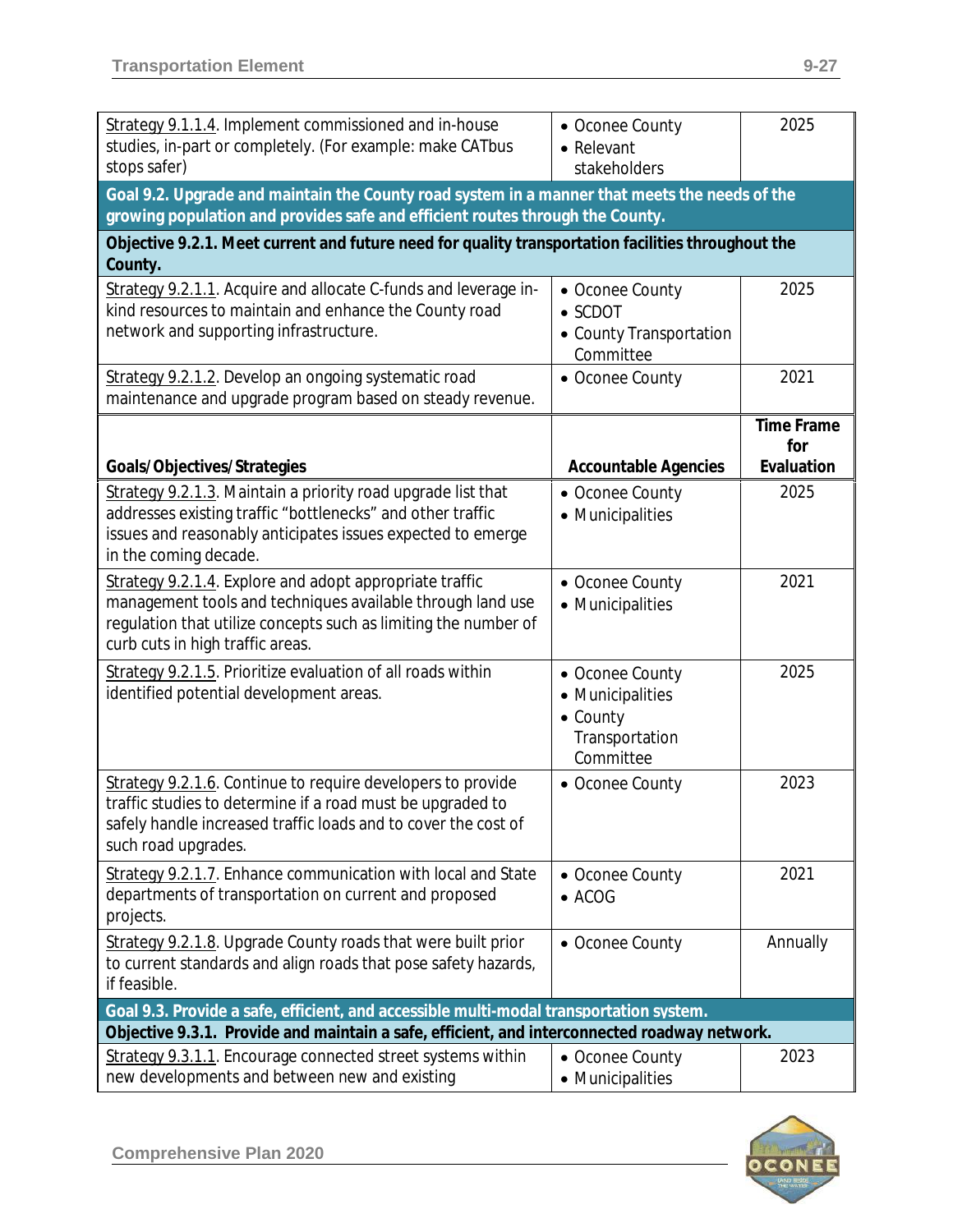| developments.                                                                                                                                                                                                                                                                         |                                                                                      |                                        |  |
|---------------------------------------------------------------------------------------------------------------------------------------------------------------------------------------------------------------------------------------------------------------------------------------|--------------------------------------------------------------------------------------|----------------------------------------|--|
| Strategy 9.3.1.2. Explore incentives or requirements that<br>increase the connectivity of local, connector, and arterial<br>components of the County's roadway network.                                                                                                               | • Oconee County<br>• Municipalities<br>• Developers                                  | Annually                               |  |
| Strategy 9.3.1.3. Examine the need and feasibility of providing<br>alternative-fuel stations at relevant County-owned properties.                                                                                                                                                     | • Oconee County<br>$\bullet$ ACOG                                                    | 2025                                   |  |
| Goals/Objectives/Strategies                                                                                                                                                                                                                                                           | <b>Accountable Agencies</b>                                                          | <b>Time Frame</b><br>for<br>Evaluation |  |
| Objective 9.3.2. Provide and maintain adequate, safe, and accessible trails, sidewalks and bicycle lanes                                                                                                                                                                              |                                                                                      |                                        |  |
| in appropriate areas to promote alternative modes of travel by residents and visitors and to promote<br>ecotourism opportunities.                                                                                                                                                     |                                                                                      |                                        |  |
| Strategy 9.3.2.1. Provide and encourage pedestrian and bicycle<br>connectivity between existing and planned residential, park<br>and recreation areas, trails, public facilities, and commercial<br>and industrial uses that will enable alternative transportation<br>opportunities. | • Oconee County<br>• Developers<br>• Municipalities<br>• Trail and Park<br>Providers | 2023                                   |  |
| Strategy 9.3.2.2. Develop standards that encourage developers<br>to incorporate sidewalks and bicycle trails and lanes into<br>residential developments.                                                                                                                              | • Oconee County                                                                      | 2021                                   |  |
| Strategy 9.3.2.3. Seek funding opportunities to create nature<br>trails, sidewalks, bicycle lanes, and other facilities designed to<br>make communities more walkable, reduce vehicular traffic,<br>and improve safety for pedestrians and cyclists.                                  | • Oconee County<br>• Municipalities<br>$\bullet$ SCPRT<br>• Community Partners       | 2023                                   |  |
| Strategy 9.3.2.4. Find and repair any conflicts that exist within<br>the current code of ordinances to provide and maintain<br>adequate, safe, and accessible trails.                                                                                                                 | • Oconee County                                                                      | 2021                                   |  |
| Objective 9.3.3. Continue to evaluate and fund public transportation in urbanizing areas of Oconee<br>County, expanding as needed to provide for ongoing growth and development.                                                                                                      |                                                                                      |                                        |  |
| Strategy 9.3.3.1. Promote and assist in the establishment of<br>commuter parking lots to encourage ride sharing and<br>decrease traffic congestion.                                                                                                                                   | • Oconee County                                                                      | 2025                                   |  |
| Strategy 9.3.3.2. Continue to partner with Clemson Area<br>Transit to provide existing service levels, while exploring<br>opportunities to expand modes of public transportation such<br>as van services and other non-traditional forms of mass<br>transit.                          | • Oconee County<br><b>Clemson Area Transit</b><br>• Community Partners               | 2025                                   |  |
| Strategy 9.3.3.3. Seek and secure methods of expanding<br>public transportation in remote areas for clients of facilities<br>such as SCDSS, hospitals, medical complexes, government<br>facilities, and parks and recreation facilities.                                              | • Oconee County<br><b>Clemson Area Transit</b><br>• Community Partners               | 2025                                   |  |
| Strategy 9.3.3.4. Evaluate environmental and economic<br>impacts and explore efforts to establish high-speed rail                                                                                                                                                                     | • Oconee County<br>• Neighboring Counties                                            | 2025                                   |  |